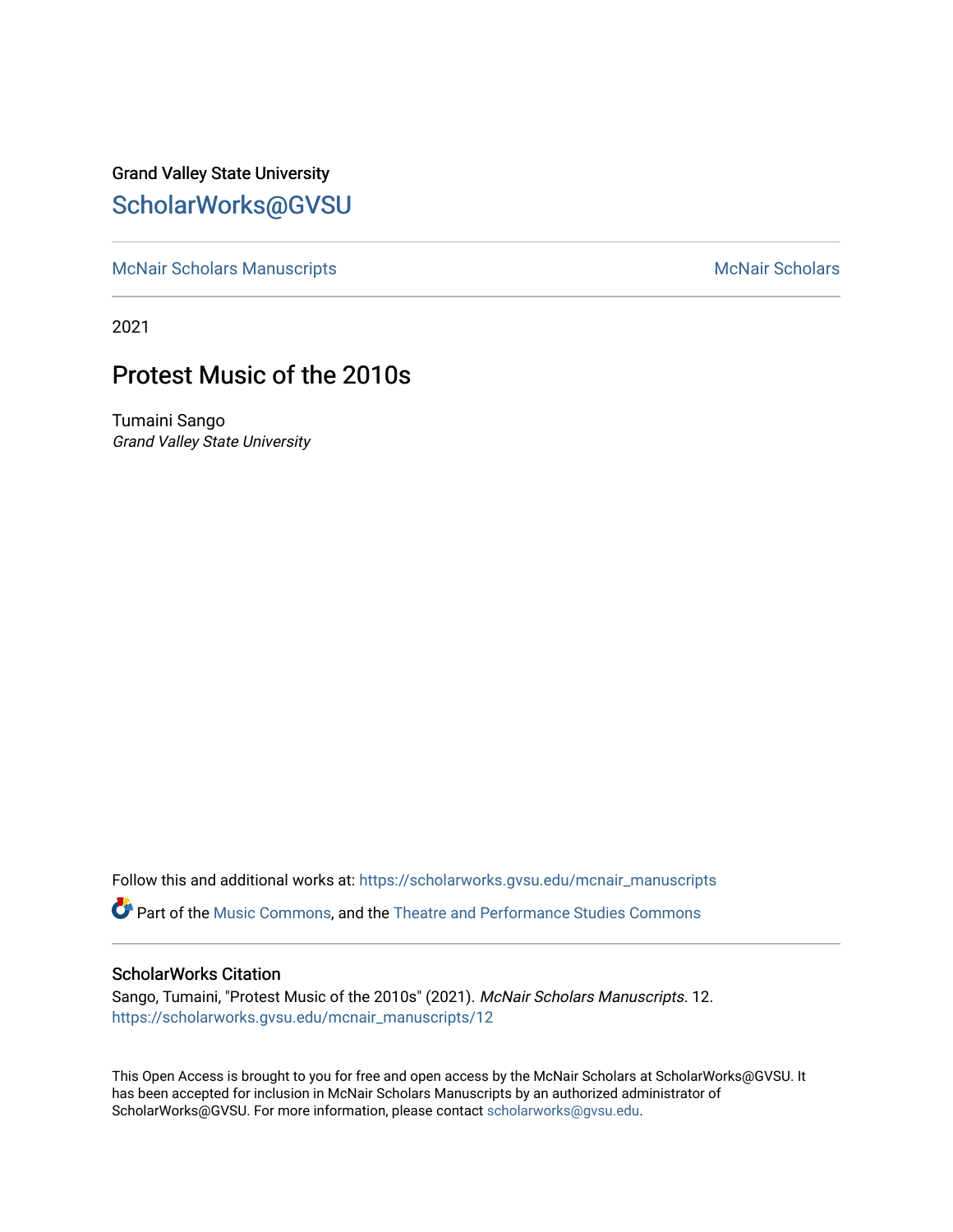### **Protest Music of the 2010s**

Student Scholar: Tumaini Sango Faculty Mentor: Dr. Helen Marlais

### **Abstract**

Throughout U.S. history, music has served as a soundtrack to transformative social and cultural movements. Songs like "Swing Low, Sweet Chariot," "Lift every Voice and Sing," and "We Shall Overcome" are linked to key events that inspired hope and change. Collectively, these songs are known as protest music. Protest music can act as a type of social commentary, expressing a wide range of emotions, and have a uniting element, calling leaders and groups to action for tangible results. At its core, protest music is a musician's creative response to events happening in the world around them. The 2010s saw the rise of several social movements that initiated national conversations about perpetuated inequalities and injustice. This project will examine the music associated with these movements, the artist(s) who wrote the music, and the reception this music received. The goal of this project is to achieve a greater understanding of how American protest music has evolved in the 21<sup>st</sup> century.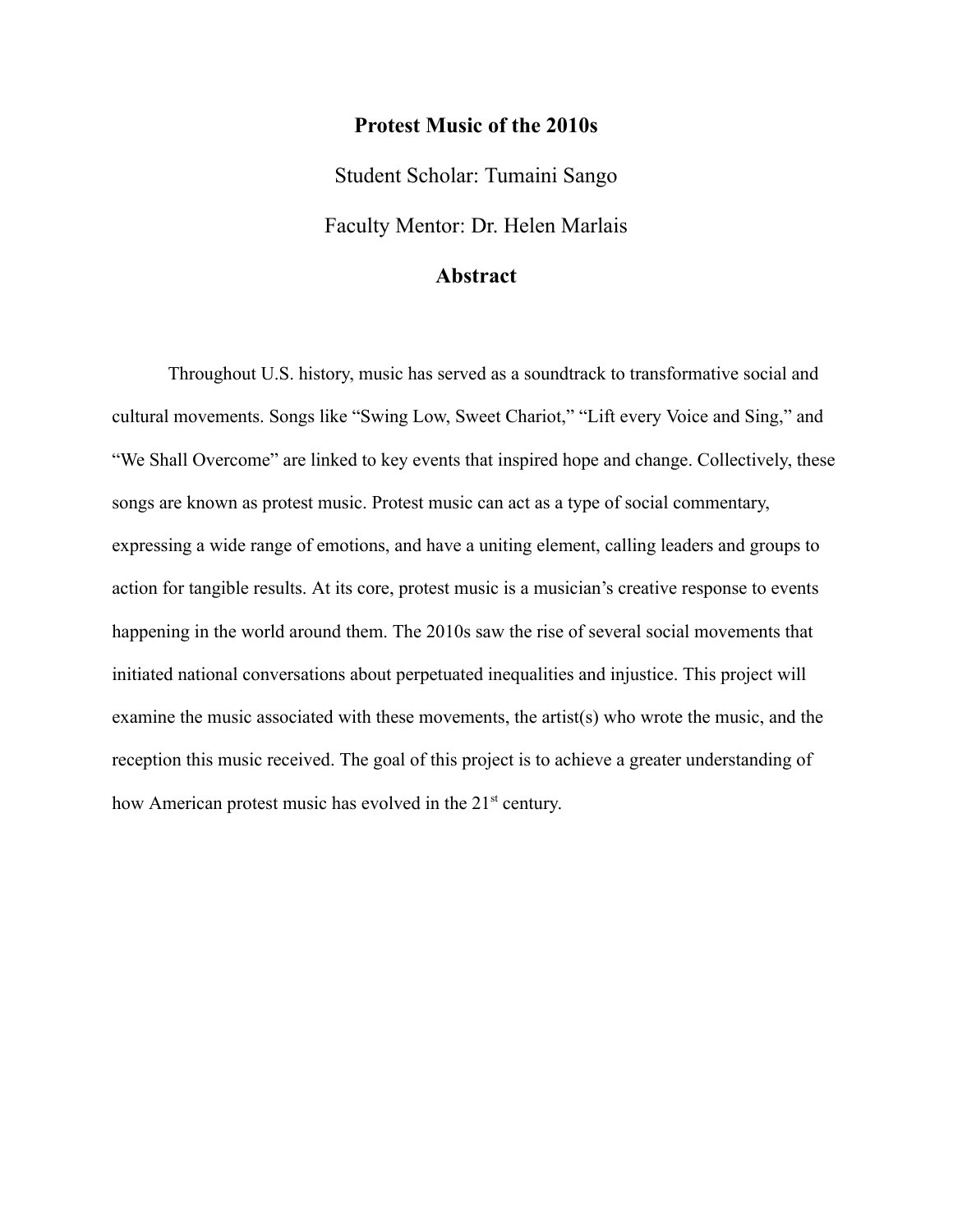Protest Music of the 2010s

Student Scholar: Tumaini Sango

Faculty Mentor: Dr. Helen Marlais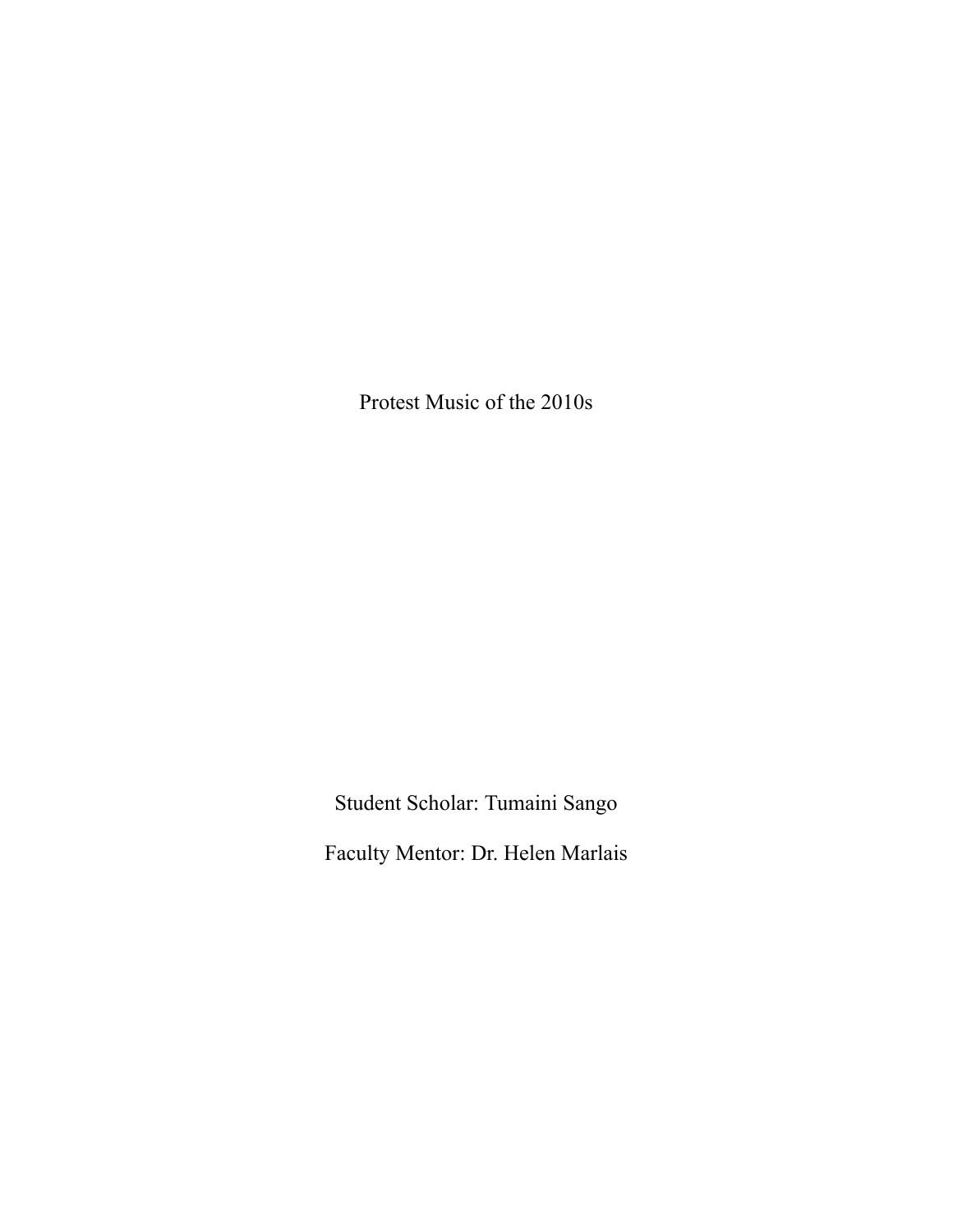### **Introduction**

Throughout American history, music has served as a soundtrack to transformative social and cultural movements. For instance, during the American Revolution, soldiers fighting for independence sang the song "Chester," as a proclamation of unity against their British adversaries (Bidwell, 1944, p. 175). In the early  $19<sup>th</sup>$  century, slaves sang spirituals of freedom, like "Swing Low, Sweet Chariot" and "Wade in the Water '' on plantations and along the Underground Railroad (African American Spirituals). Members of the Civil Rights Movement in the 1960s sang unifying freedom songs, like "Woke Up This Morning" and "Lift Every Voice and Sing" as they marched and participated in non-violent protests (Becker, 2016; PBS). Uniquely, even a nationally beloved folksong, "This Land Is Your Land" by Woody Guthrie, was intentionally written as protest music, hoping to be a critique on American hyper-nationalism in the 1940s and 50s (Jackson, 2002, pp. 249-251).

Collectively, these songs are known as protest music: music that is generally associated with a broader social and cultural movement. In addition to its political connections, protest music can act as a type of social commentary, expressing a wide range of emotions and feelings that words cannot. While protest music may be dismissed for its general negative connotations, it seeks to be honest and forthcoming about the surrounding realities of its topic (Lynskey, 2011, xiv-xv). Furthermore, protest music can have a uniting and communal element to it, calling leaders and groups to action for tangible results. At its core, protest music is a musician's natural creative response to events happening in the world around them.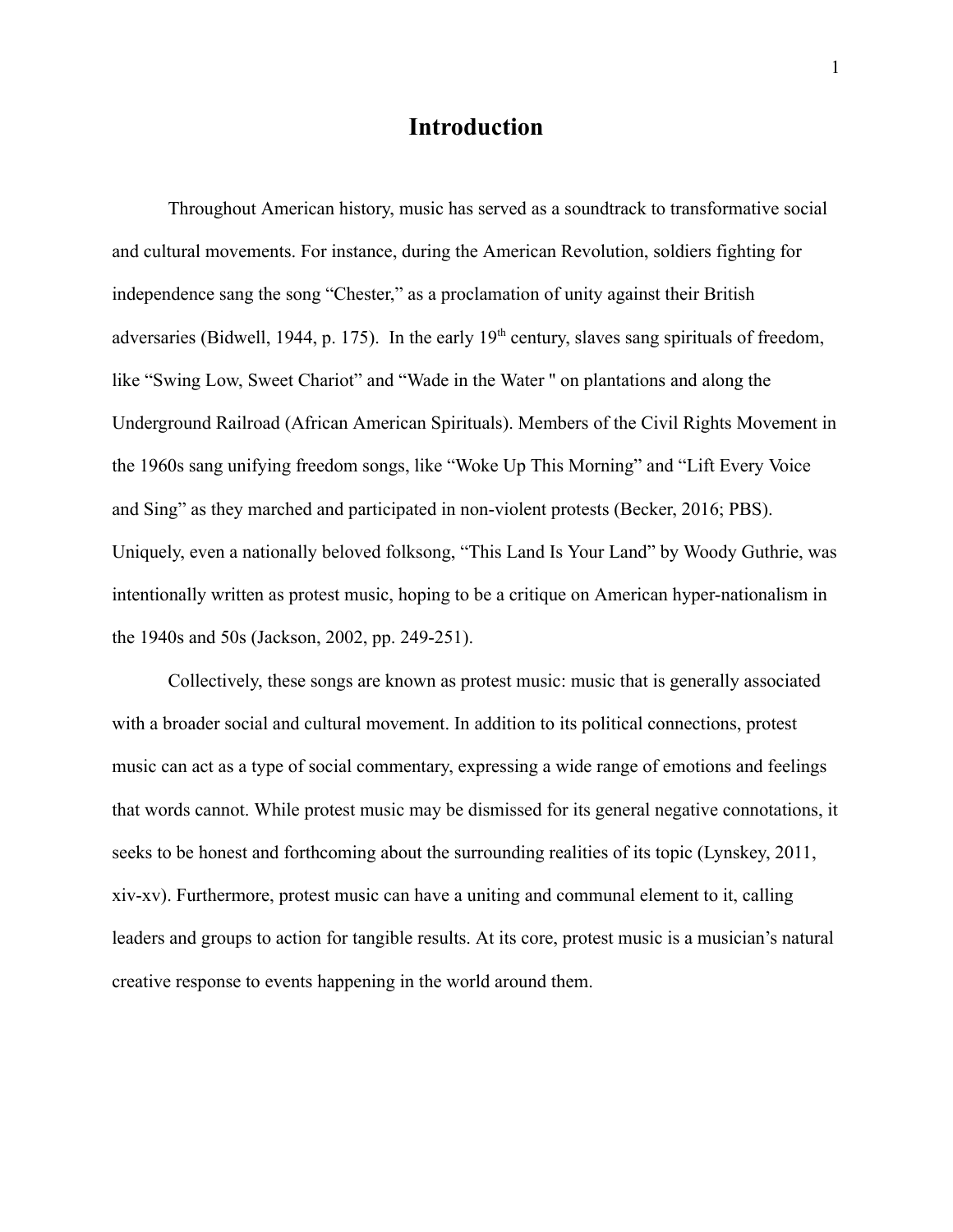The 2010s saw the rise of several social movements that benefited from the growing power of the internet and mass media. From climate awareness and Black Lives Matter to gun control and the #MeToo movement, 2010s social movements were wide-ranging, initiating national conversations about intersectionality, perpetuated inequalities, and injustice. This project will also look at the reception of these pieces of music after they were released, connecting them with a corresponding social/political movement or issue. The ideal outcome of this project is to achieve a greater understanding of how American protest music has evolved in the 21<sup>st</sup> century.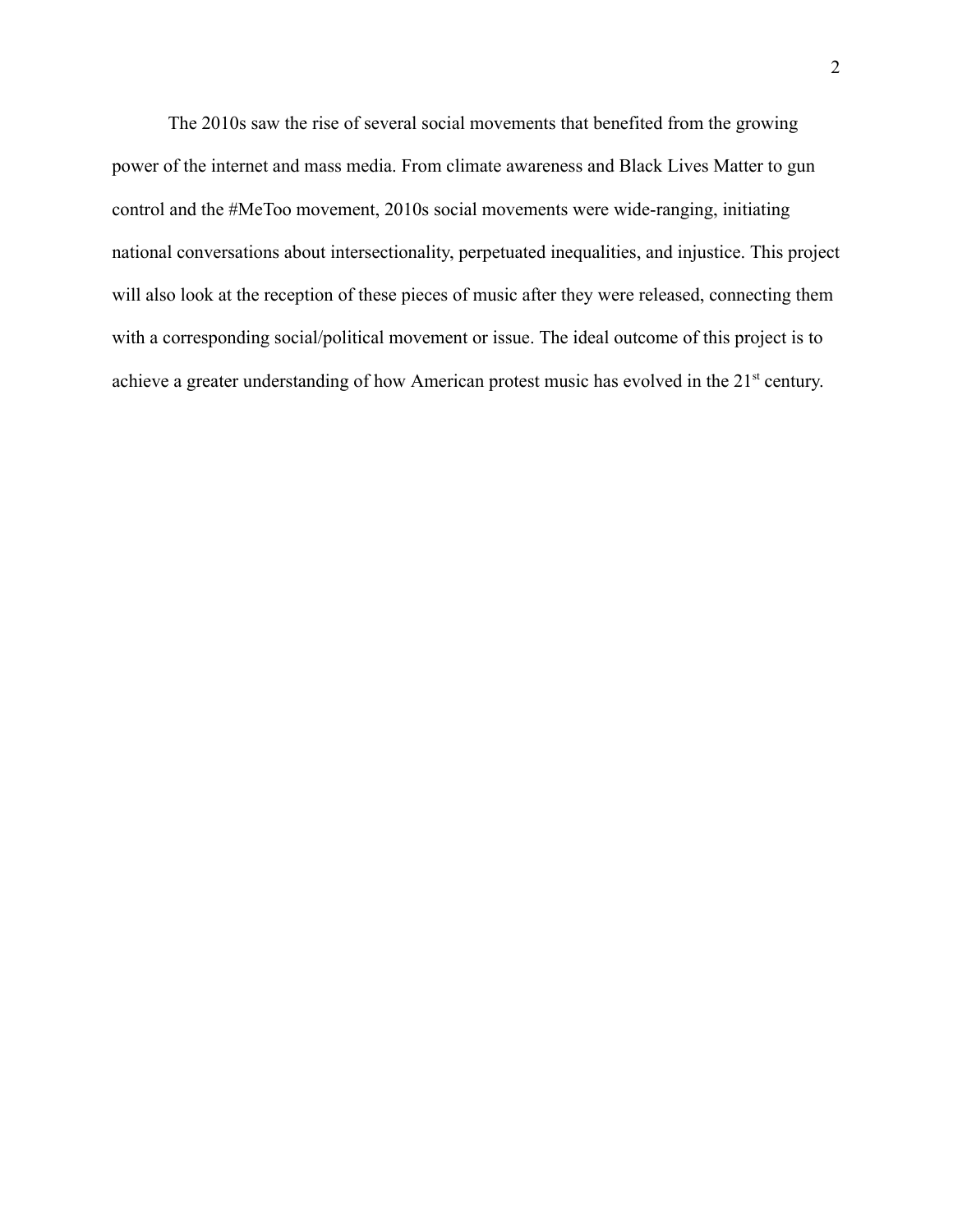### **"Occupy the USA" by Emma's Revolution**

Link: <https://www.youtube.com/watch?v=XoBKwxYDJSE> Year Released: 2011 Genre: Folk Album: Revolutions per Minute Themes: Occupy Wall Street, Standing up to Corporations

The story of "Occupy the USA" starts in Washington D.C. For almost three years, the federal government had been considering a bid by the Canadian natural gas company, TransCanada, to build a major international pipeline extending from Alberta to South Texas (CBC News, 2021). While TransCanada touted the economic benefits of the pipeline citing job growth, concerns arose about the pipeline's environmental impact. Even though the State Department conducted studies showing the impact would be minimal, a majority of environmental groups were not convinced. As the State Department conducted final public hearings, protesters linked to the growing Occupy Movement descended on Capitol Hill, calling on President Obama to reject the large-scale Keystone project. Emma's Revolution was apart of the protestors, armed with their guitars and poeticism to lead the expectant crowds.

Emma's Revolution is a folk singer-songwriter duo consisting of Pat Humphries and Sandy Opatow. They have been creating music for over 20 years, putting themes of justice and activism into lyrics and song. Over their tenure, they have released 4 albums and numerous singles, ranging from topics like Black Lives Matter and the #MeToo Movement to immigration reform and reproductive justice (Emma's Revolution Bio).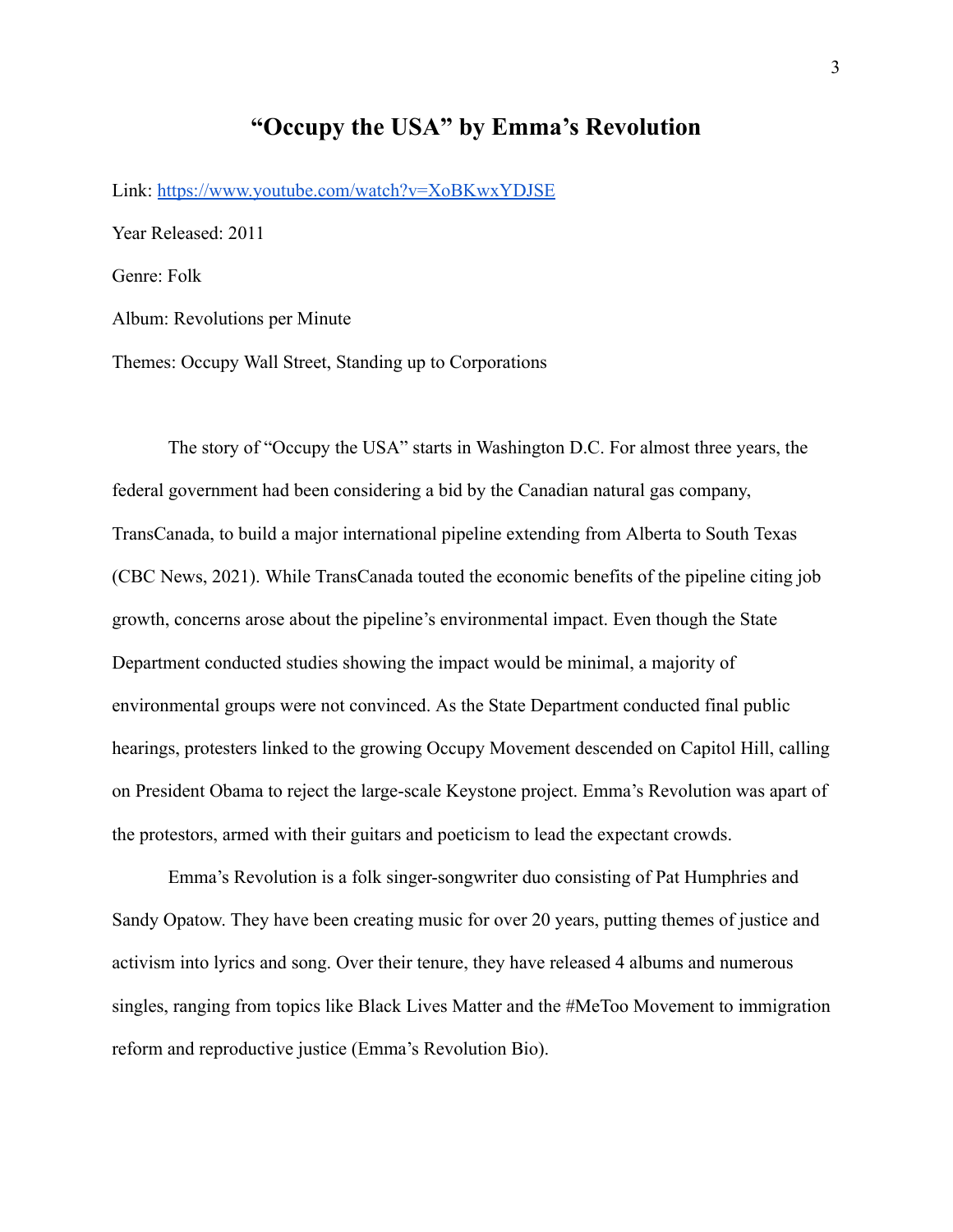The inspiration of "Occupy the USA" was a satirical Facebook Post (Montgomery, 2011). The post recognized that the U.S. would often get involved in prolonged conflicts around the world to spread democracy. Feciously, it suggested that "the U.S. should invade the U.S. and win the hearts and minds of the people back. (Montgomery, 2011)" Additionally, Humphries and Opatow were deeply influenced by the overarching themes of the Occupy movement: worker's rights, wealth equality, anti-corruption, and critiquing large corporations' influence in government. Written over a few days, "Occupy the USA" premiered on October 6, 2011, at a demonstration outside Freedom Plaza, in Washington D.C. (Humphries & Opatow, 2011).

Written in  $4/4$  time, "Occupy the USA" is a song that has deep roots in the folk music genre. The studio track features the jubilant voices of Humphries and Opatow along with acoustic guitars, an electric guitar, a bass guitar, and drums. The dynamic range of this piece is very narrow, as it is mainly one level of volume throughout the whole piece. Even though the dynamic contrast is not great, this piece highlights the timbres of each individual instrument by including an electric guitar solo and providing moments for unison syncopation at the ends of the verses.

One of the great characteristics of this song is that it is singable. The melody of the song fits with a one-octave range and is scalar. Additionally, the harmonies surrounding the melody are consonant and gentle to the ear. Emma's Revolution was known to perform and share original music like this at protests and demonstrations around the country. The feasibility of the melody lends itself well to be picked up by audiences who are hearing this song for the first time (Humphries & Opatow, 2011). When the audience starts singing along, the gravitas of a performance ceases, and the communal enjoyment of music begins.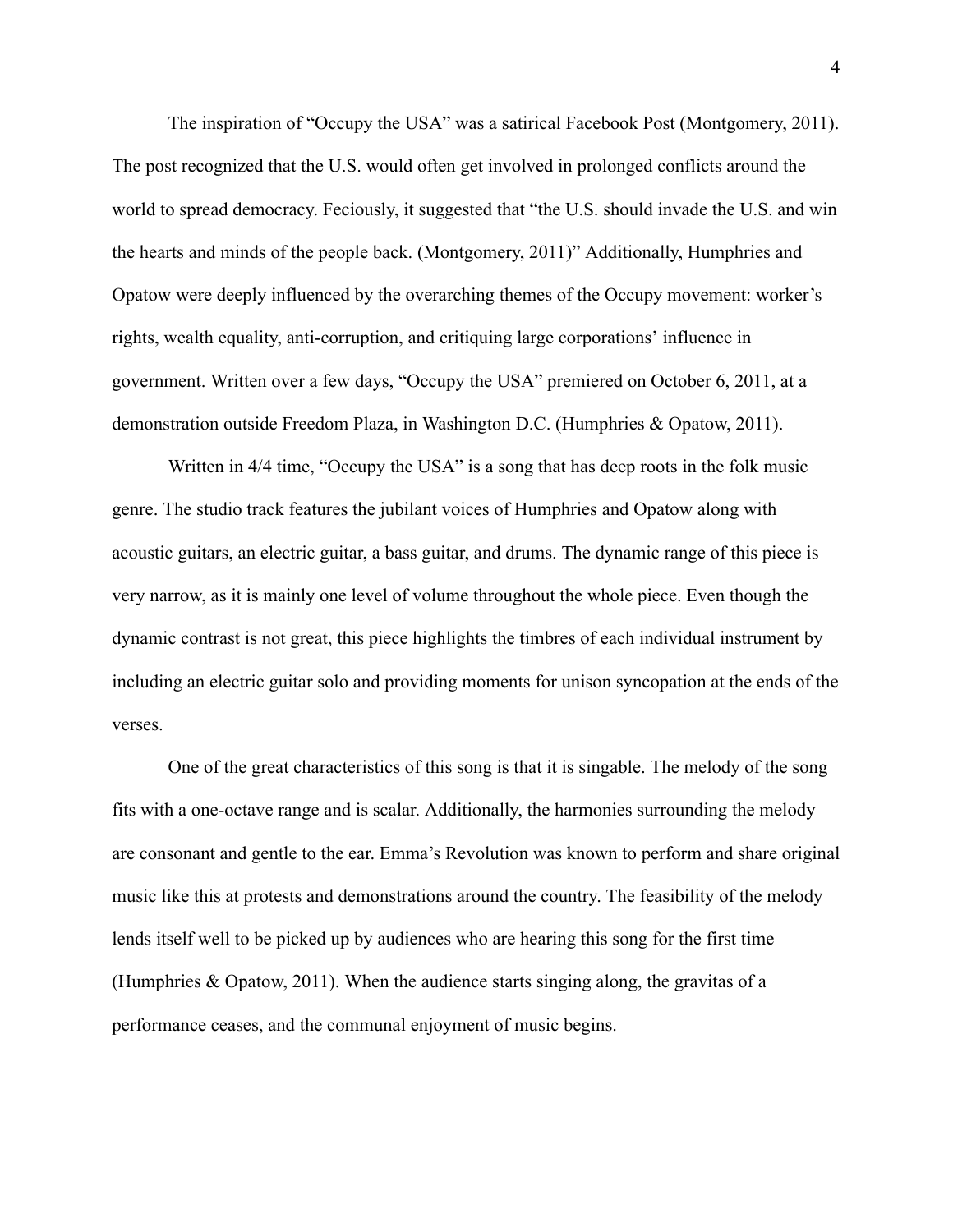

*Chorus of "Occupy the U.S.A."*

From a lyrical standpoint, there are two elements of this song: the chorus, and the verse(s). The chorus is the most revisited section of this song. It summarizes the message of the song succinctly and reflects the themes of the Occupy Movement.

*"Welcome to the US Occupation To win the hearts and minds Defend all humankind Tell the banks and the corporations We're here to occupy the USA*"

Each of the verses in this song gets more specific of different aspects of the Occupy movement and the issues Humphries and Opatow wish to see change. The first verse directs frustration to lawmakers in Congress. In the aftermath of The Great Recession in 2008, many Americans questioned if their government was genuinely acting in their best interest by bailing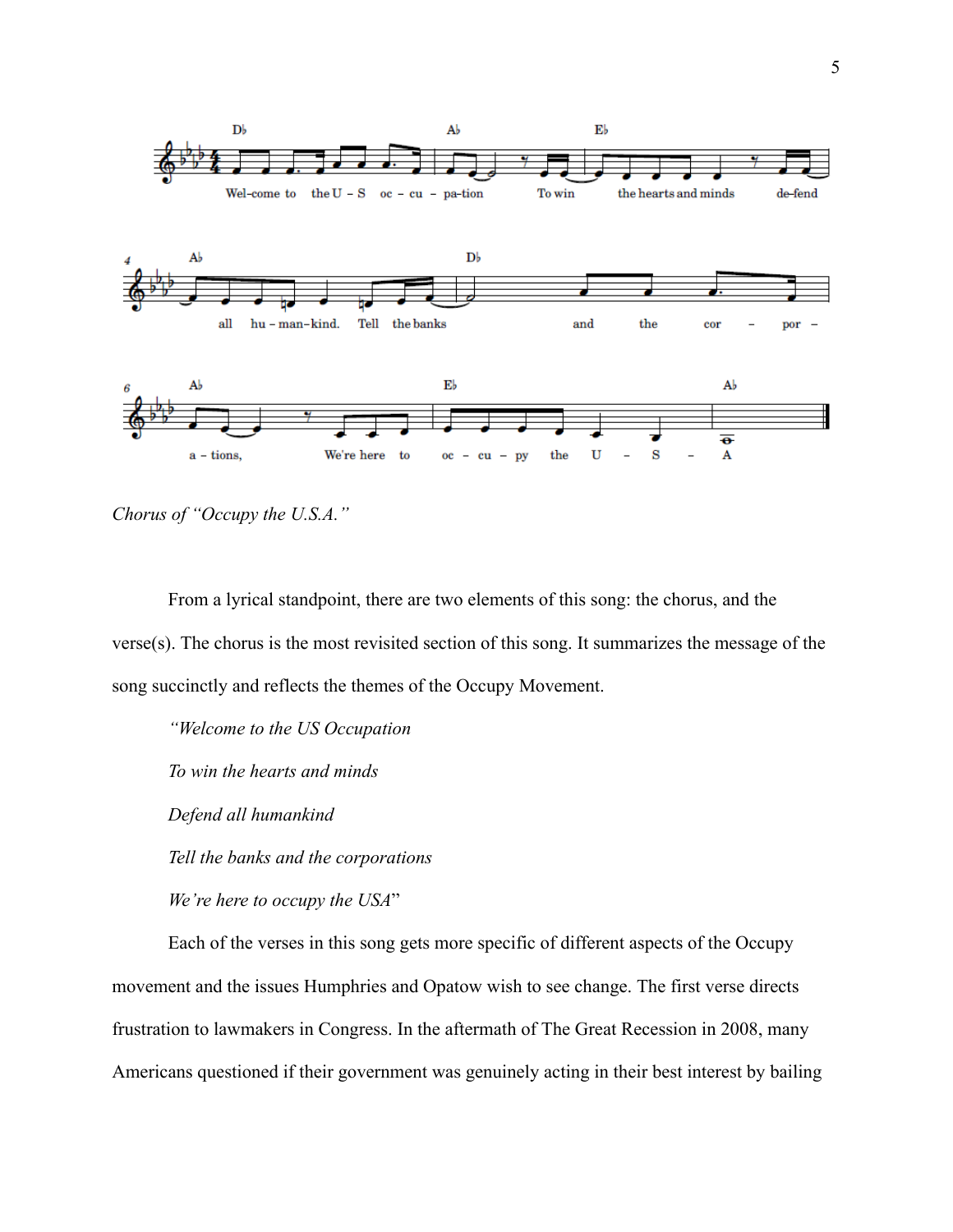out larger banks and corporations. This attitude extended to issues of healthcare, as the government seemed to move slowly on reframing public health insurance, while private insurance got more and more expensive. Verse 2 focuses mainly on the environmental concerns of the Keystone XL Pipeline and how the obscurity in its development increases in the need to organize. The third verse speaks to the tactics of the movement and the tools that individuals have to foster change. Additionally, it has a great emphasis on worker's rights, with lines that say

*"We do all the work so we have the power to stop it*

*No workers, no work*

*Not until we share the profits"*

The last verse echoes the sentiments of the previous verse but primarily shows support for unions and the rights of individuals to organize collectively.

Due to the light and jovial nature of the song, people may question the legitimacy of this song as protest music. The toe-tapping rhythm and the simplicity in the melody may remind listeners more of cheeky satire. In contrast, I find those characteristics of the song key to its success. In its simplicity, "Occupy the U.S.A" succeeds in communicating its message. While the rhymes and rhythm patterns are not complex, the heart of the song is conveyed in a clear way. Additionally, in performances of the song, the audience is visibly engaged, both with the music and Emma's Revolution. The progress of Occupy Wall Street may have yet to be tied to this song, but "Occupy the U.S.A." serves as a unique and creative narrative and reflection of the sentiments of Occupy's active participants.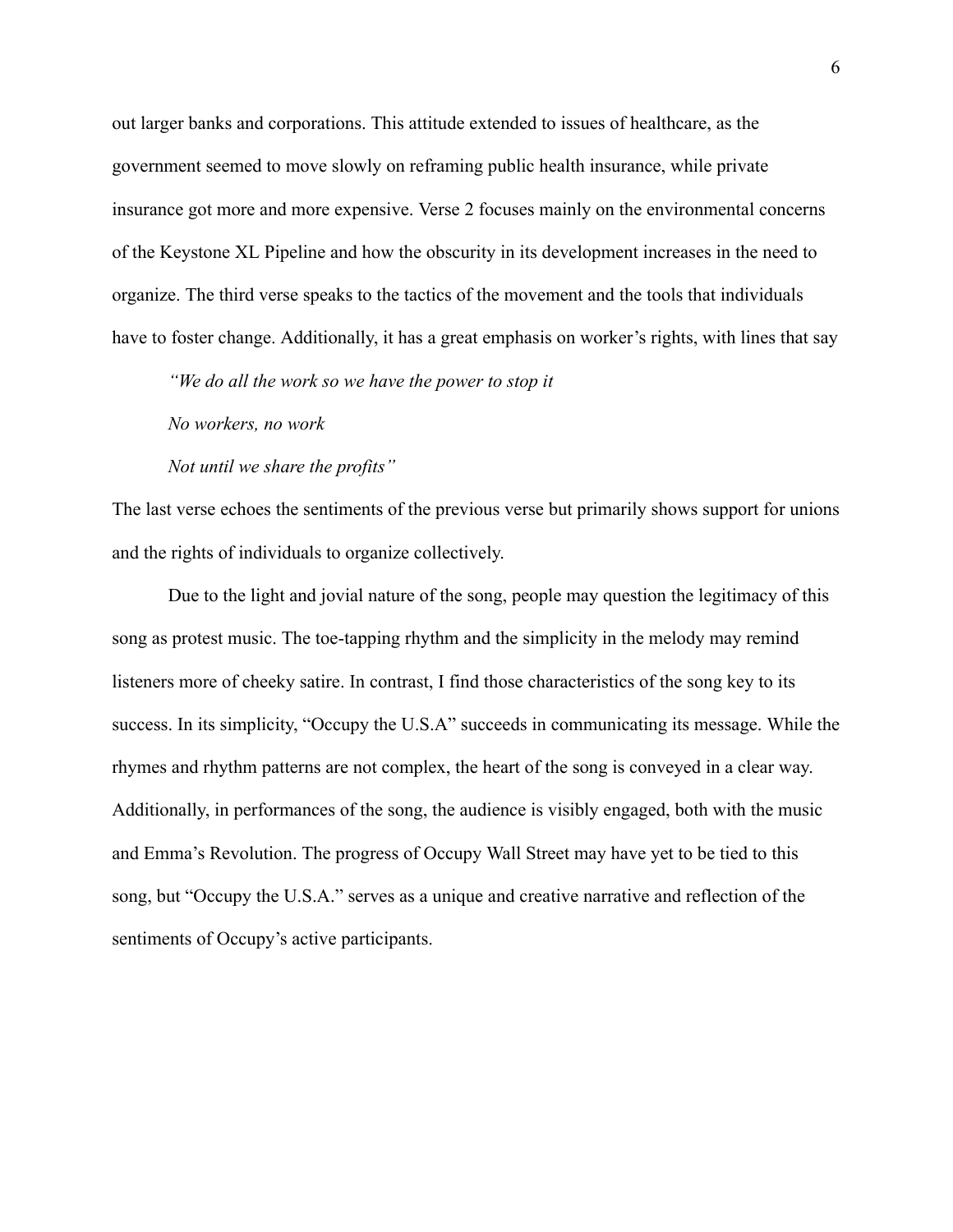### **"To A Place Of Celebration" by Carolyn Winfrey Gillette**

Links: <https://www.youtube.com/watch?v=xv3r4kuvhKw&t=282s> <https://www.youtube.com/watch?v=c6P6QffcbHA&t=14s>

Year Released: 2016

Genre: Hymn, Sacred Music

Themes: Gun Violence, Response to the 2016 shooting in Orlando, Florida

On Saturday, June 11, 2016, the atmosphere at the Pulse NightClub was electric and lively. Located in the heart of Orlando, the Pulse NightClub is a well-known LGBTQ+ bar and dance club. As the night went on, no one could have foreseen the tragedy that was about to ensue. Just past 2 AM early Sunday morning, after the last drinks had been served, gunfire started in the building (Zambelich & Hurt, 2016). People throughout the building were sent in a frenzy, hitting the floor, hiding in bathrooms and under furniture, and running quickly to exits. The shooter's name was Omar Mateen, a 29-year-old American citizen whose parents were from Afghanistan. After 30 minutes of shooting, Mateen called the police and engaged in hostage negotiation with them for almost an hour. Over the course of the call, Mateen claimed to have dressed victims in bomb vests and had set explosives outside in a vehicle. During this time, the police rescued as many people as they could, shuttling the injured to ambulances and hospitals. The struggle the police had was locating where Mateen was in the building. At 5:02 AM, the police finally triggered a controlled explosion, breaching a wall in the building and surrounding the shooter until he was killed. In total, 49 people died that night, with over 50 others suffering from injuries. Up to that point, it was the largest mass shooting in US history, and still today it is the largest attack against the LGBTQ+ community (Ray, 2021).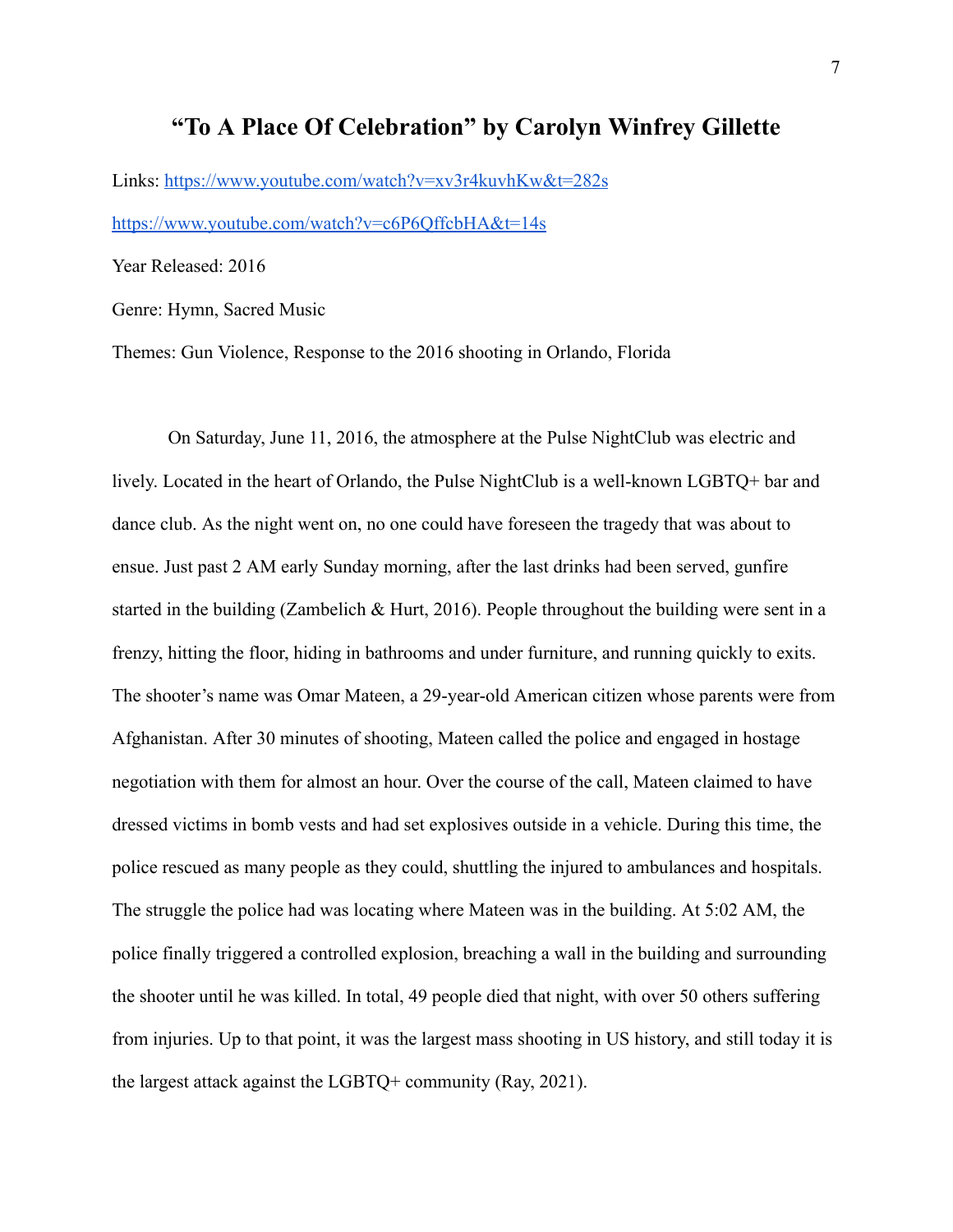Carolyn Winfrey Gillette, a pastor in the United Methodist Church from Harris,

Pennsylvania, has been a hymn writer for over twenty years (Bio, n.d.). Gillette is drawn to the universal nature of hymns. Their melodies are relatively simple; the tunes, familiar; their texture, warm and inviting. She began writing hymns after attending a Christian worship conference in Pennsylvania, where she learned about setting psalms, passages from the Bible, to hymns (Kay & Nics, 2016). Where Gillette shows her individuality is in the lyrics. Borrowing the meter and melodies to older hymns, Gillette writes new lyrics covering a large variety of topics, like Advent, Easter, Heaven, the Kingdom of God, and Creation. For Gillette, hymn-writing is more than just writing songs of praise and worship. In an interview with the New Yorker, Gillette comments: "A lot of songs [that are written] for the church are joyous and upbeat, praise songs. But there is a place for lament, sadness, and responding to the grief around us in the world (Kay & Nics, 2016)." She continues by likening hymn-writing to sermon-writing, saying one should "be armed with a Bible in one hand and a newspaper in the other (Kay  $\&$  Nics, 2016)." Gillette has written hymns in response to immigration and refugee crises, the September  $11<sup>th</sup>$  Attacks, natural disasters, school shootings, and aspects of the Coronavirus pandemic. After hearing about the Orlando Pulse Nightclub shooting, she felt inclined to write a hymn to reflect the grief and pain the church was feeling. The hymn she wrote was called "To A Place of Celebration" and it stands as one of her principal hymns on gun violence.

"To A Place of Celebration" has four verses and is written in an 8, 7, 8, 7 meter. The meter corresponds to the number of syllables in each line of the song. Like a sonnet or a haiku, the meter is like a poetic framework for a hymn writer to follow. It also lends her lyrics to be transferred to different melodies. Gillette notes two different hymns that her lyrics can be sung to: "Why Do Nations Rage Together?" and "God Whose Giving Knows No Ending." What is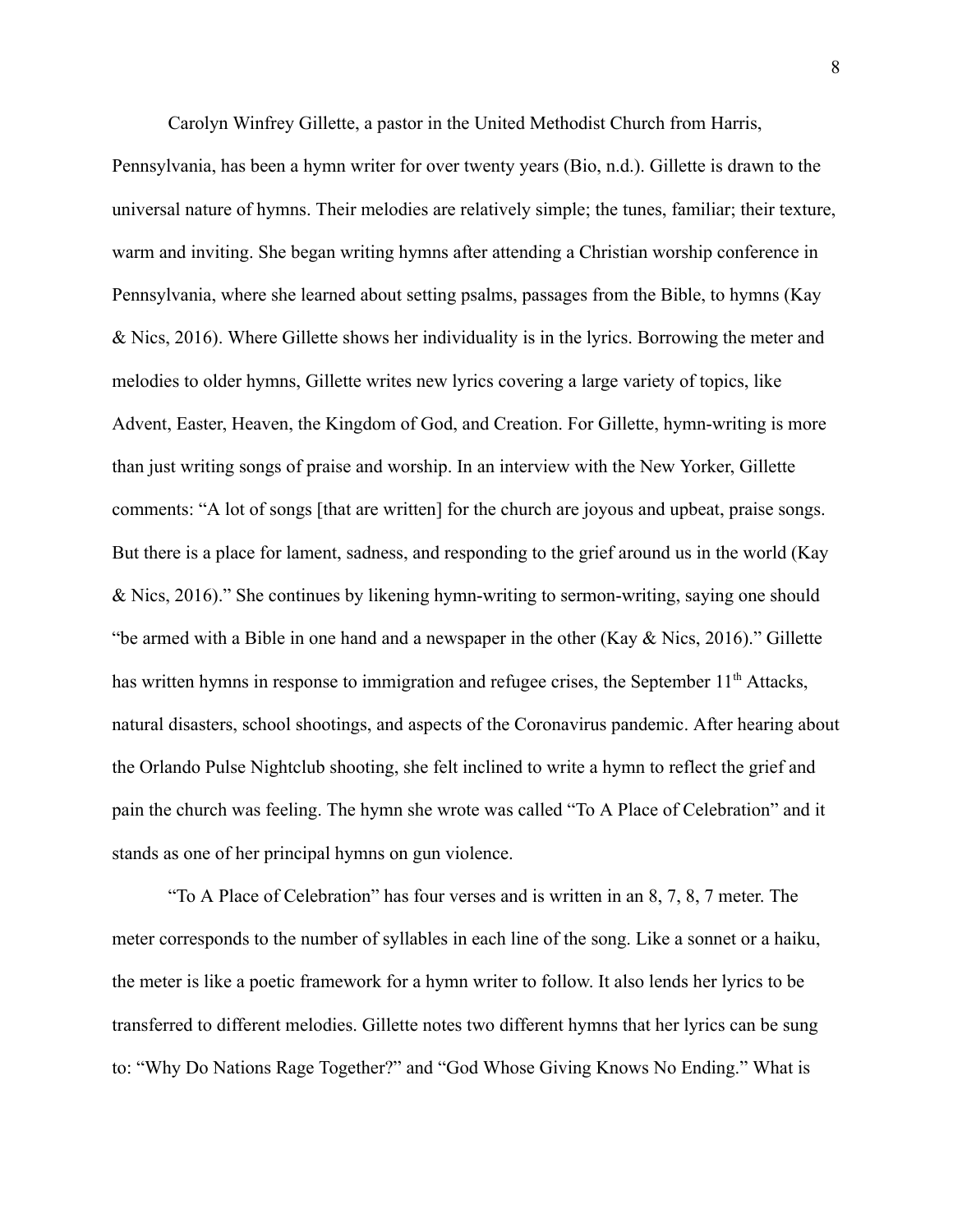interesting about these two hymns is that they have completely opposite tonalities. "God Whose Giving Knows No Ending" is found in a major key (F major), while "Why Do Nations Rage Together?" is found in a minor key (F minor). It is up to the performer or music director to decide what hymn to accompany "To A Place Of Celebration," as either one will implicitly suggest a different type of emotion. To be specific, the major key may elicit more feelings of optimism and reassurance, versus the solemnness and reflectiveness of the minor key.



*"To A Place of Celebration" set to "God Whose Giving Knows No Ending"*



*"To A Place of Celebration" set to "Why Do Nations Rage Together?"*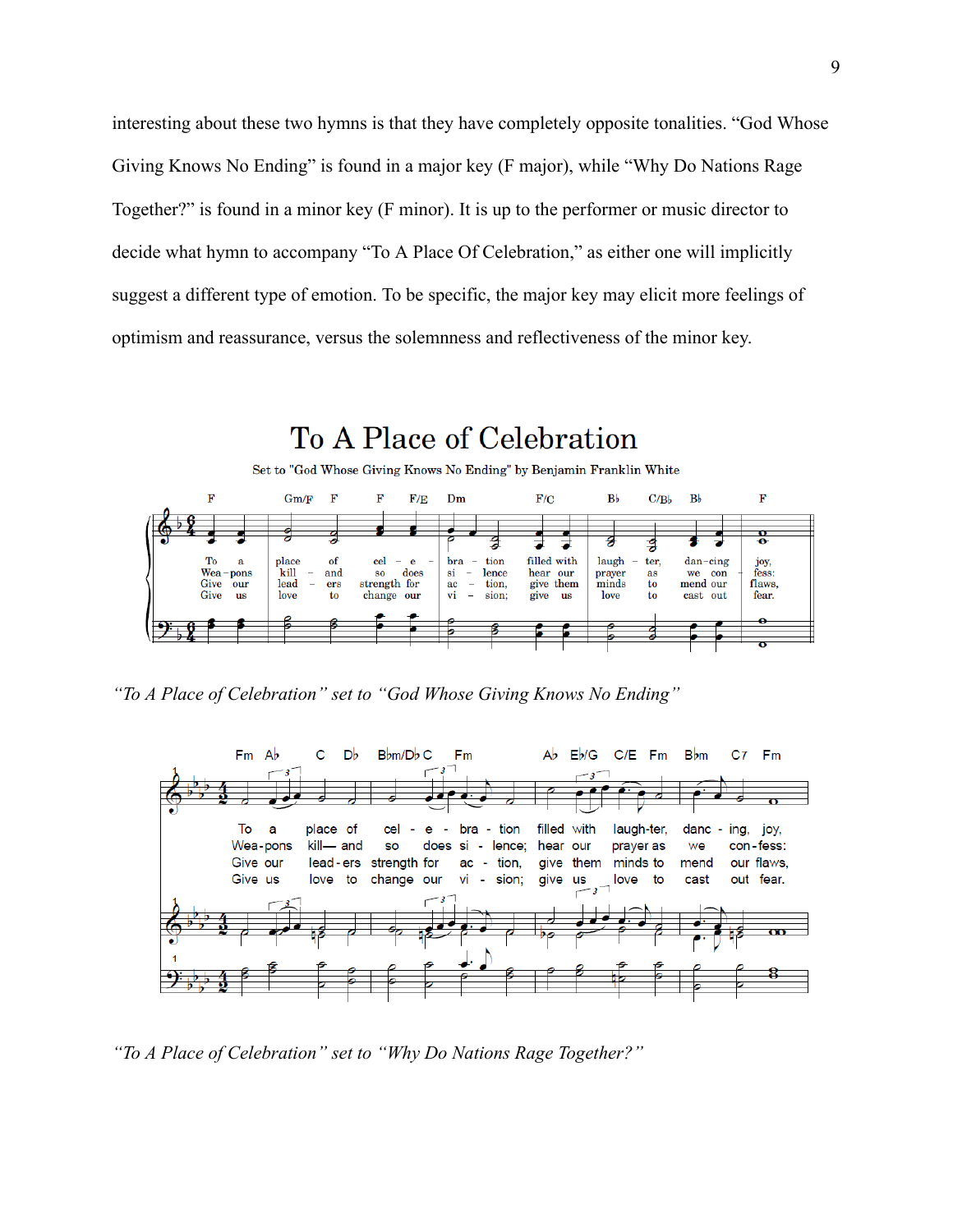Like most of Gillette's hymns, the texture and instrumentation are not specified. The performance of this hymn is totally dependent on the context they are used in. Gillette's hymns are sung in many Protestant churches around the United States and the world, which can feature a variety of instrumentation (Bio, n.d.). There is a wide range of recordings of "To A Place of Celebration." Some have featured a choir accompanied by a traditional pipe organ and piano; others are produced with guitars, strings, ambient pads, and vocal overdubs. By not leaving any concrete rules for performance, Gillette opens the door to individual musical interpretation. This is an extension of her work and the evolution of the hymn genre; As Gillette re-imagines the lyrics of hymns that have been sung for decades and hundreds of years, the melodic and harmonic context of these hymns evolves again, as present-day musicians put their own spin on these traditional harmonies.

The lyrics of "To A Place of Celebration" are sung from the perspective of people praying to God. The power of the lyrics is felt in that as a unified group of people singing together, they are collectively sharing in grief and in petitioning requests made to God. Gillette cites verses from both the Old and New Testaments as her inspiration for the text of the hymns (Gillette, n.d.). These verses talk about the power of love over fear, the promise of resurrected souls in heaven, and the way of life Christians are called to live on earth.

The first verse of this hymn summarizes the situation in Orlando broadly. It addresses the grief that many have felt as a result of the lives lost and those impacted. It is a verse of lament and a cry for healing for the city and the nation. The second verse is a self-reflecting verse on the sin that exists in the world. It notes how the world has been marred by violence, clouding its vision and in making it lose sight of Christ's goal. It also cries out for justice in our society. The third verse is a call to action, a style of writing that Gillette calls "prophetic hymn writing." It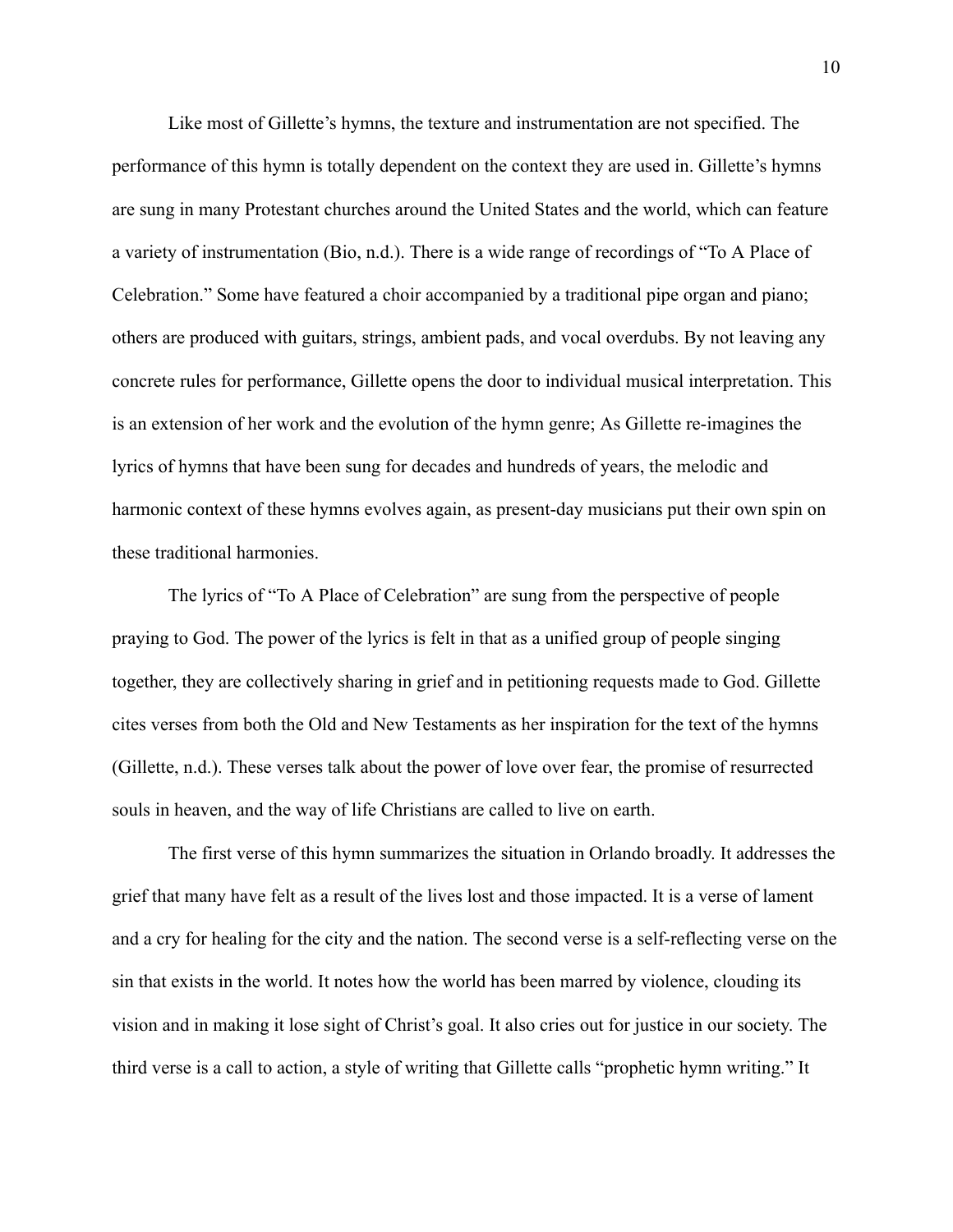prays for wisdom and strength for community leaders, enabling them to do their job well. It also makes an explicit call for "legislation that will curb guns' awful toll." It has been noted that in some congregations this verse has been left out, due to its more direct commentary on the politics of the issue. Regardless, the inclusion of such a statement reflects Gillette's desire to see tangible progress in making sure these horrors of mass shootings do not happen again. The final verse is centered around the love of God. The phrase that is repeated the most in this verse is "give us love," reflecting a desire to meet the struggles of today with love as the main tool. It is a verse that promotes unity, peace, and healing.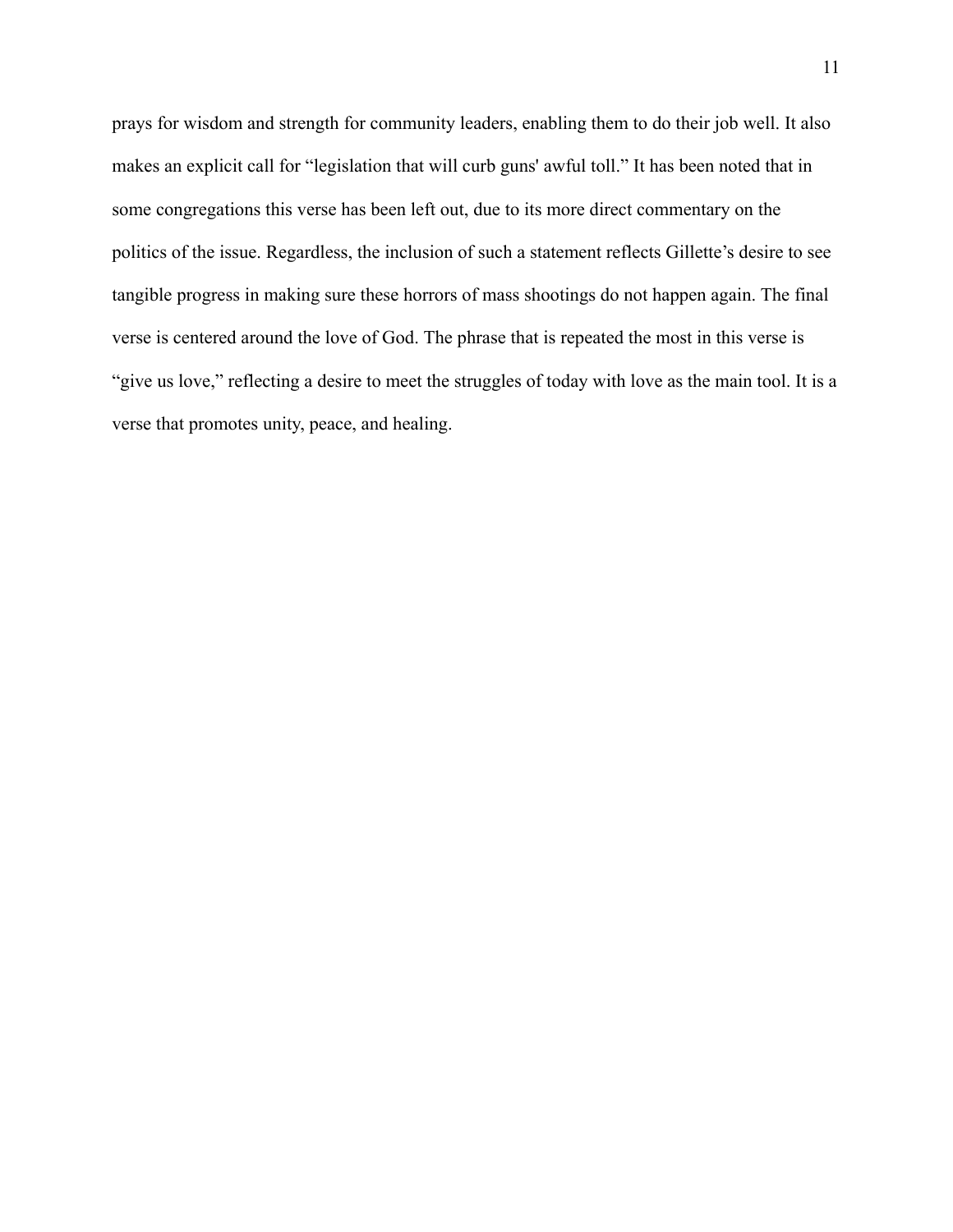## **"Quiet" by MILCK**

Link: <https://www.youtube.com/watch?v=JCnexOFOxCo>

Year Released: 2017

Genre: Indie Pop/Lo-fi

Album: This Is Not The End

Themes: #MeToo, Sexual Assault Awareness, Women's March, LGBTQ+ Rights

Hailing from Los Angeles, California is a singer-songwriter named Connie Lim, or as she is known by her stage name MILCK (pronounced 'milk'). Lim is a Chinese American and music has been a part of her life from a young age. Although pressured by her parents to pursue a career in medicine, Lim opted to become a musician. She chose the name MILCK as a play on her initials, paying homage to her roots and her family. Written from a deep well of personal experiences, "Quiet" was Lim's self-described "personal therapy." Lim is a survivor of sexual assault from a young age. She has also suffered from depression and anorexia. For years, Lim suppressed the feelings and experiences she had pent up inside. She describes the song as a cathartic response to a dream she had exclaiming that she could not keep quiet anymore. She had to let it out (Blair, 2019).

During the U.S. 2016 Presidential election, Lim was struck and shocked by the rhetoric that surrounded women and women's issues. Even though the election featured the first female nominee of a major party in Hillary Clinton, the overall discussions and narratives about healthcare access and gender equality discouraged Lim (Morel, 2017). After President Trump won the election, Lim felt compelled to organize a group to sing "Quiet" at the Women's March in Washington D.C. This march was planned to be held the day after Trump's inauguration in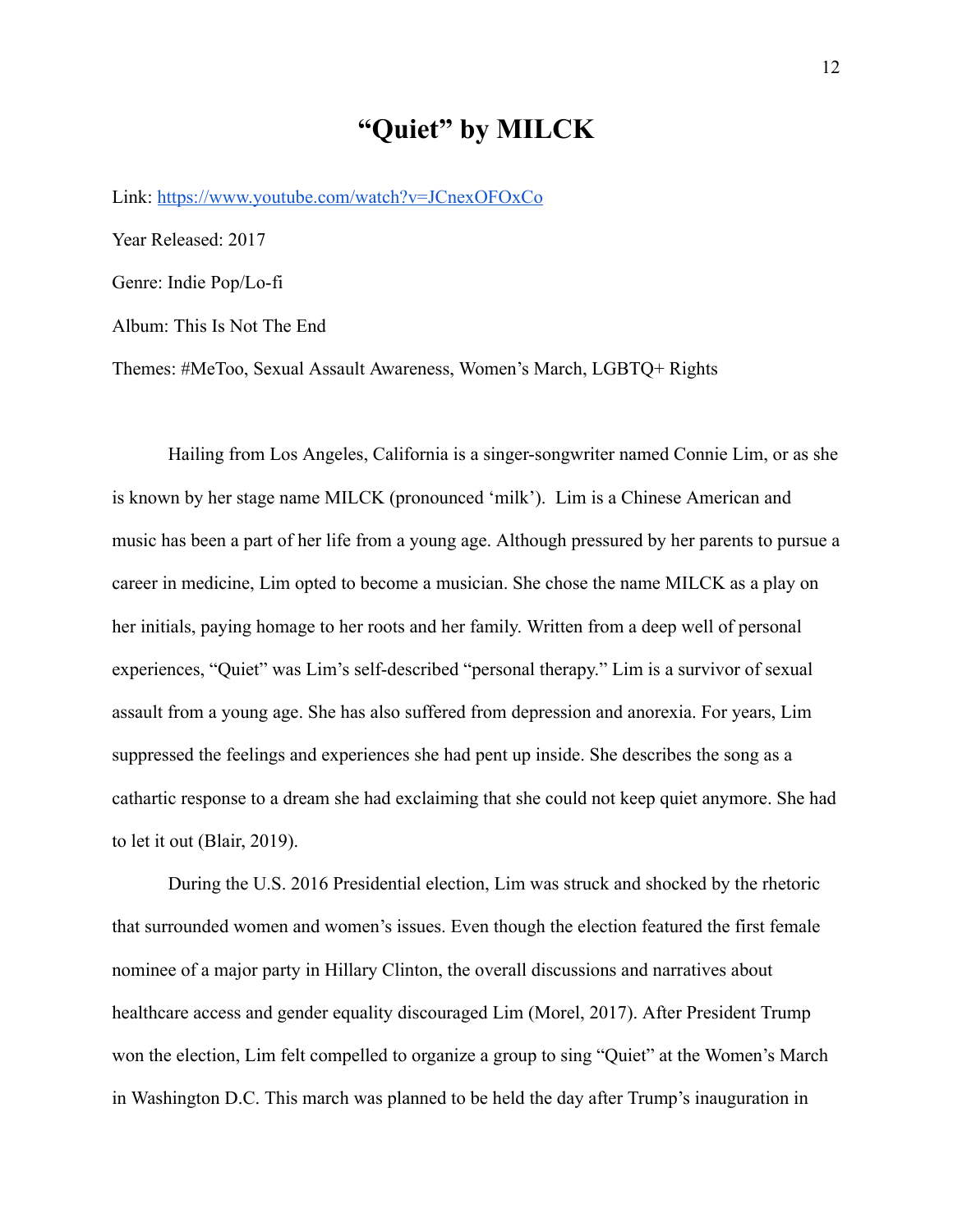January 2017. With members from D.C. and L.A., Lim performed "Quiet" over seven times that day at sporadic places on the street. The performances were recorded and quickly went viral on social media.

While Lim wrote "Quiet" mainly from her own experience, the public reception of the song saw that it resonated with so many others. "Quiet" became an anthem for the broader women's rights movements in the U.S., which push for gender equality in healthcare, the workplace, and society. "Quiet" became an anthem for those members in the LGBTQ+ community and those who support them. "Quiet" rang true for those suffering from anxiety, depression, and other mental illnesses. Furthermore, "Quiet" became closely associated with the #MeToo movement, a movement that brought voice to survivors of sexual assault and domestic/workplace violence. In the short time following its premiere, Lim was invited to give many more performances of "Quiet" for the general public. She also had the opportunity to record two different studio versions of it. On the internet and YouTube, you can find hundreds of different covers of the song, from all over the world. "Quiet" had a larger and more massive reach than Lim could have even imagined (Blair, 2019).

Written in common time, the studio version of Quiet features a variety of live and electronic sounds, ranging from piano, strings, and electric guitar to synth bass and airy pads. This provides a unique and evolving texture, one that likens itself to soundtracks in cinema and video. Opposite Lim's soaring vocals, there are softer, rounder background vocals. They fill out the sound and with their harmonies, mimic a choir of voices accompanying Lim. "Quiet" features a variety of dynamics; both wide, large crescendos and abrupt diminuendos. Notably, as the music increases in volume, so does the intensity of the instruments and the complexity of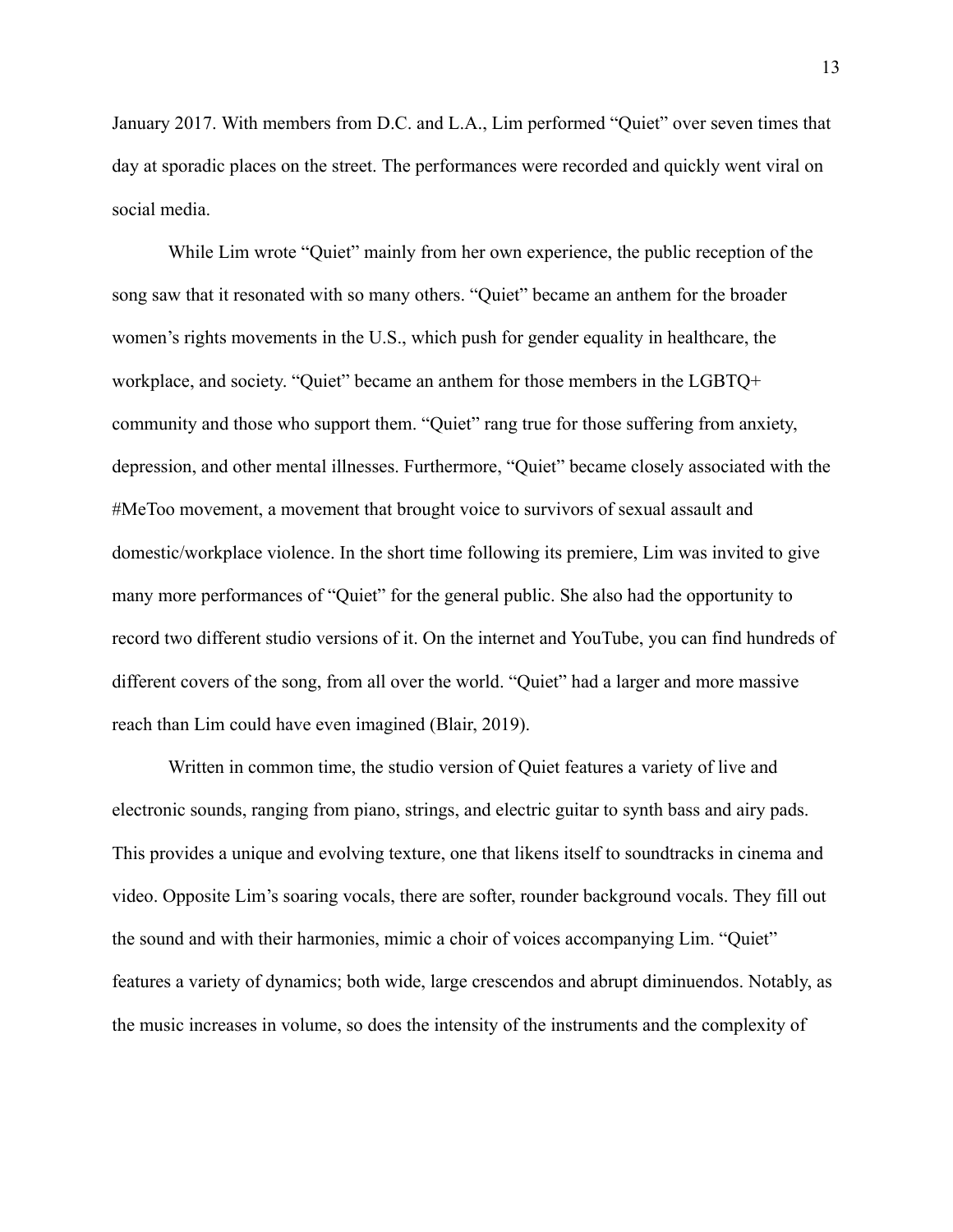their parts. The strings start a new motive, the drums get livelier, and the piano riffs become broader.



### *Excerpt from "Quiet" - Chorus*

The overall message of "Quiet" is centered around not being quiet anymore. Lim proclaims that she can not be silent anymore, she can not hold in and suppress these feelings she has. She must let out her emotions and tell her story. Somebody else has to hear what she's going through, and maybe they will understand. The intro section of the song is a collection of phrases that Lim was told as a child, especially as a child of traditional Chinese immigrants.

*"Put on your face, Know your place,*

*Shut up and smile, don't spread your legs"*

Lim notes that those phrases, while meant as instruction and guidance, actually followed and troubled her for years (Morel, 2017). The following verse explains how Lim plans not to follow that advice anymore. While most of the song is an anthem of empowerment, Lim notes in the verse a concern about sharing her story. She sings, "Would I be that monster, scare them all away," admitting a fear that sharing her story will elicit a greater negative reaction than the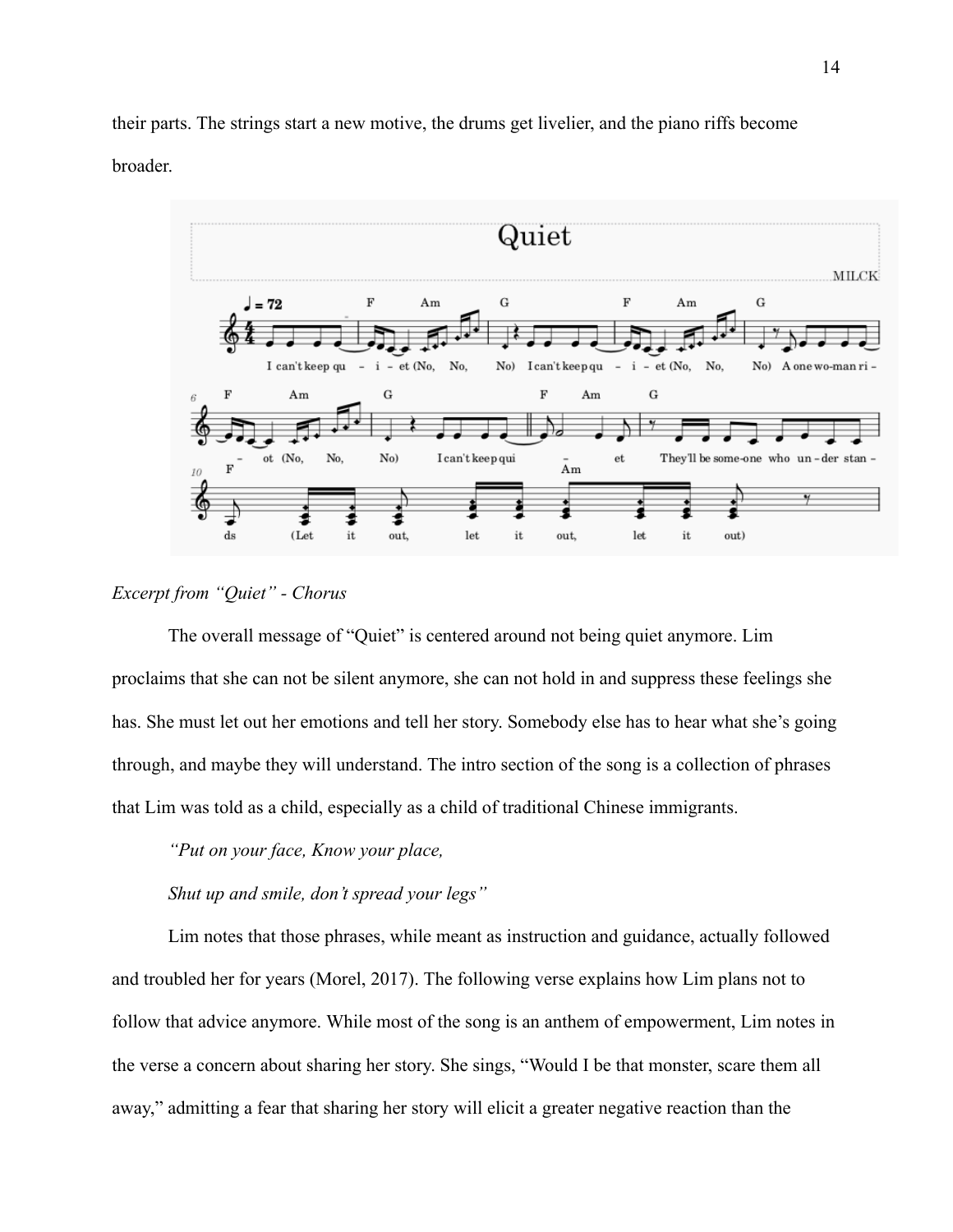positive, liberating one she desires. Lim describes that as a survivor of trauma and abuse, she has felt at times that a monster inside her that she must keep in, a monster of her abuser and memories of her past. The inclusion of this I believe shows an extra level of vulnerability on the part of the artist, one that many in the listening audience can relate to.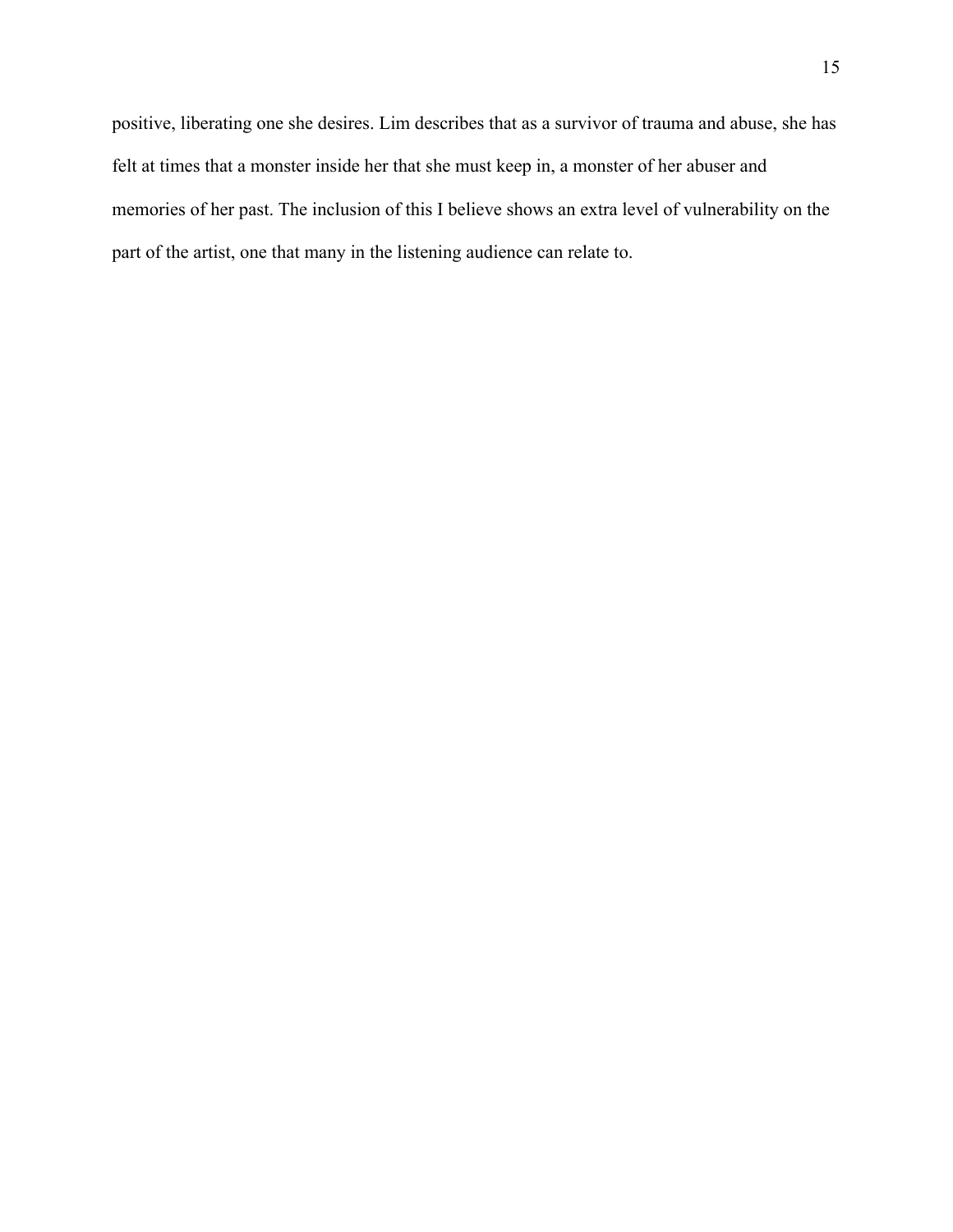## **"Alright" by Kendrick Lamar**

Link: [https://www.youtube.com/watch?v=Z-48u\\_uWMHY](https://www.youtube.com/watch?v=Z-48u_uWMHY) Year Released: 2015 Genre: Hip-Hop/Rap Album: To Pimp A Butterfly Themes: Police Brutality, Black Lives Matter

As a line of work, policing can be one of the more dangerous occupations. Police officers are called into a variety of complex and high-stress situations. Often the first to arrive on the scene of a crime, accident, disaster, or confrontation, police officers are charged with the high task of de-escalating situations, protecting victims, arresting offenders, and ensuring safety and security to the surrounding community, all while navigating elevated emotions, nerves, and passions.

Notwithstanding, this decade has highlighted the strained relationship between police officers and members of minority communities. According to the Journal of Epidemiology & Community Health which analyzed the death rates of victims of police shootings between 2015-2020, Black, Indigenous, & People of Color (BIPOC) were found to have a higher death rate than their white counterparts (Lett et al, 2020). In addition, they were also found to have lost a greater number of years of life compared to white victims of police shootings. A further study published by the Proceedings of the National Academy of Sciences found that about one in every 1,000 black males can expect to be killed by police (Edwards et al, 2019). They also found that the risk increases for minorities between ages 20 and 35. Additionally, it is found that there is a lack of accountability among the ranks of the police when it comes to police violence. A study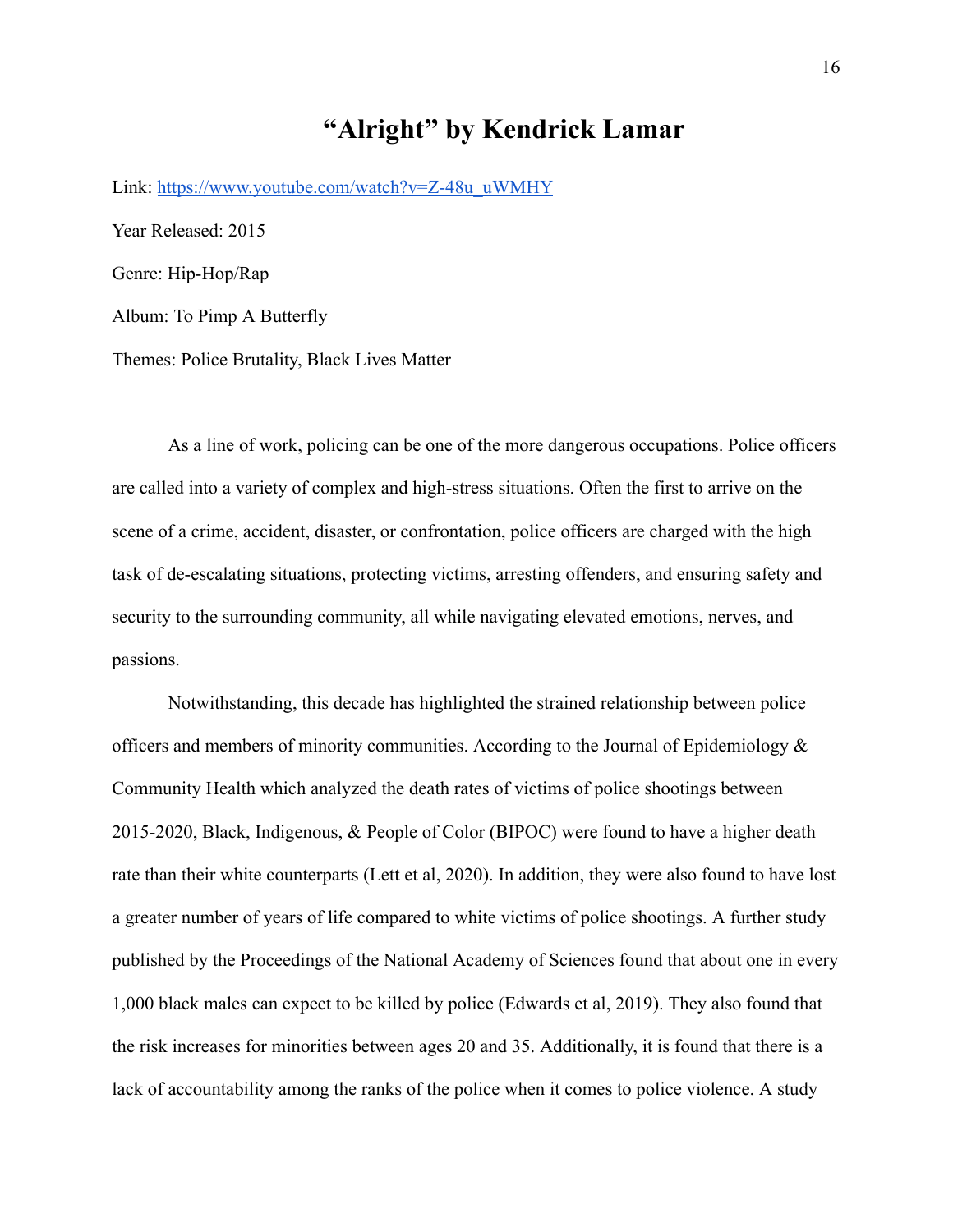by Mapping Police Violence found that between 2013-2020, 98% of reported police killings did not result in the police officer being charged with a crime (Police Violence Map, 2021).

For many members of the black community, these statistics outline a solemn, shuddering reality of policing that they know too well. While the risk is commonly known; it is the names of the victims that reverberate and ring true. Names like Trayvon Martin of Sanford, Florida; Eric Garner of New York City; Michael Brown of Ferguson, Missouri; Tamir Rice of Cleveland, Ohio; Walter Scott of North Charleston, South Carolina; and Freddie Gray of Baltimore, Maryland. The stories of these men and many others inspired people to organize through movements like Black Lives Matter and #SayHerName. Large demonstrations were held across the country demanding police reform, accountability, and overall justice for the victims and their families. At these demonstrations, it would not be a surprise to hear Kendrick Lamar's "Alright," a song that reflects the feelings about the situation.

Kendrick Lamar is a rapper from Compton, California. His journey with music started at a very young age, writing lyrics about his experiences living in the city. His first EPs and albums showcased not only his talent with the pen but his original flow or rhythmic style. Included in Lamar's impressive discography are five mixtapes and four albums, his first one released in 2011. Recognized as one of the more popular music artists today, Lamar belongs to a great lineage of West Coast rappers: Snoop-Dogg, Dr. Dre, NWA, and his greatest musical influence, Tupac Shakur (Bauer, 2021).

His song "Alright" was released on his third studio album entitled "To Pimp A Butterfly" in 2015. The album stands out as an aggregation and celebration of African-American musical styles like hip-hop, RnB, soul, funk, and jazz. Throughout the album, Lamar describes and speaks to elements of the black culture, addressing poverty, the motivators of success, racism,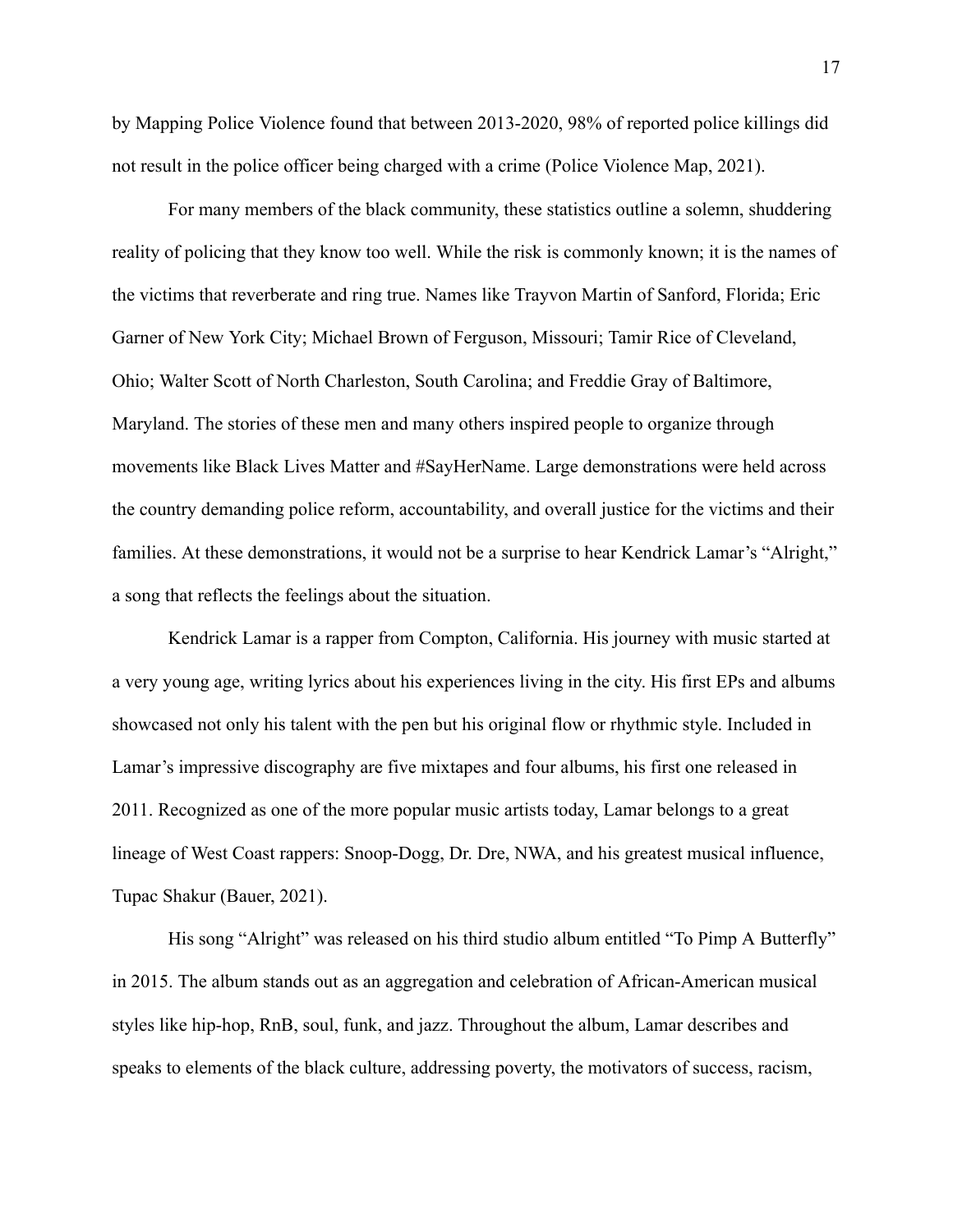inequality, self-doubt, and colorism. "Alright" stands out as a song of encouragement on the record. The song's reoccurring hook is its central message:

*"We gon' be alright We gon' be alright We gon' be alright*

*Do you hear me, do you feel me? We gon' be alright"*

Sung by Grammy Award-winning rapper and producer Pharrell Williams, this catchy chorus infuses a great amount of hope. Even though the present realities may look bleak and discouraging, take heart, look alive, keep the faith, because "we gon' be alright."

The rest of the lyrics of the song were inspired by a trip Lamar took to South Africa (Limborg, 2019). On that trip, he went to Robben Island, where Nelson Mandela was imprisoned for eighteen years (History.com, 2021). Combined with visiting such hallowed grounds, Lamar wrote lyrics that were a visceral reaction to the victims of police brutality and how he felt Black Americans were being treated. The longer verses in the rap speak directly to the consumer culture and economic hardships for the Black community. Lamar explains how the Black community has been undervalued in the workplace, marketplace, and has a customer, but also how the community has chased pursuit of fame and money in the wrong places (Alright, 2015). By exploring this cycle, Lamar is calling his listeners and followers to break out of it and look to attack the root causes of the discrimination they face.

A part of the song that stands out on its own is the pre-chorus. In it, Lamar calls the listener to think about what they've overcome before. Not only is he alluding to other movements for equal and civil rights, but what someone may have overcome in their own life. It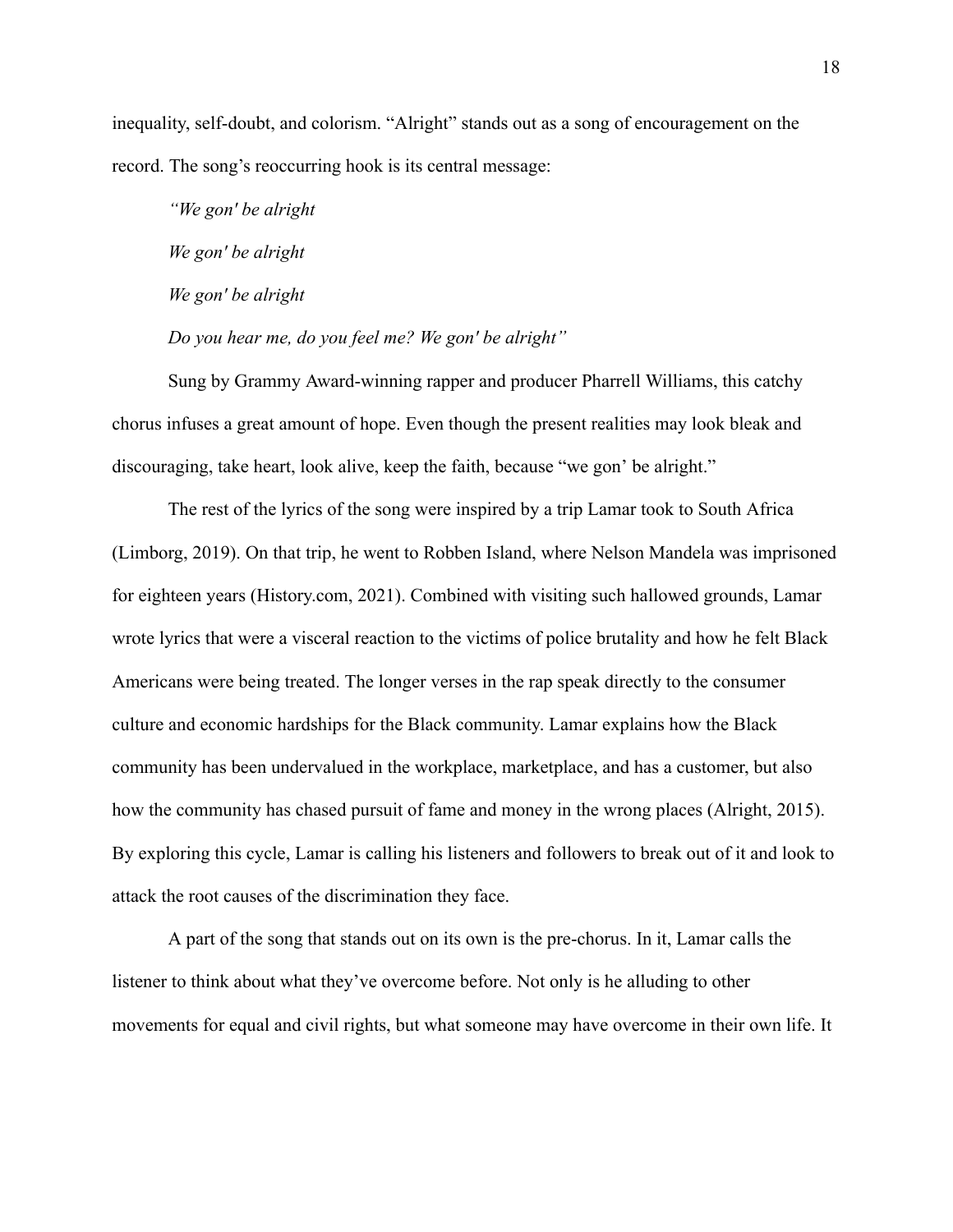is a perfect lead-in to the bouncy, lively chorus: Even though trials and tests may come, "we gon' be alright."

*"Wouldn't you know; We been hurt, been down before Nigga, when our pride was low; Lookin' at the world like, "Where do we go?" Nigga, and we hate po-po; Wanna kill us dead in the street fo sho' Nigga, I'm at the preacher's door*

*My knees gettin' weak, and my gun might blow; But we gon' be alright"*

Musically, this song features a collection of different instruments: keyboard, bass guitar, a variety of pads, live drums, and a drum pad. Additionally, there is a saxophone soloing throughout the whole song, adding a unique jazz improvisatory element to the piece. The vocals of this piece are split between Lamar and his collaborator Pharrell Williams. Williams is featured on the chorus and in the underlying resonant and pitch-bending comping-chords. Lamar's creativity shines through the unique rhythms he chooses in his verses. The different groupings of accents drive the piece forward, keeping the song in a march-like motion. Additionally, they make the song more interesting to listen to. Below are a few examples of Lamar's accent patterns:



*Excerpt from Verse 1, Rhythmic direction/arrival towards beat 3*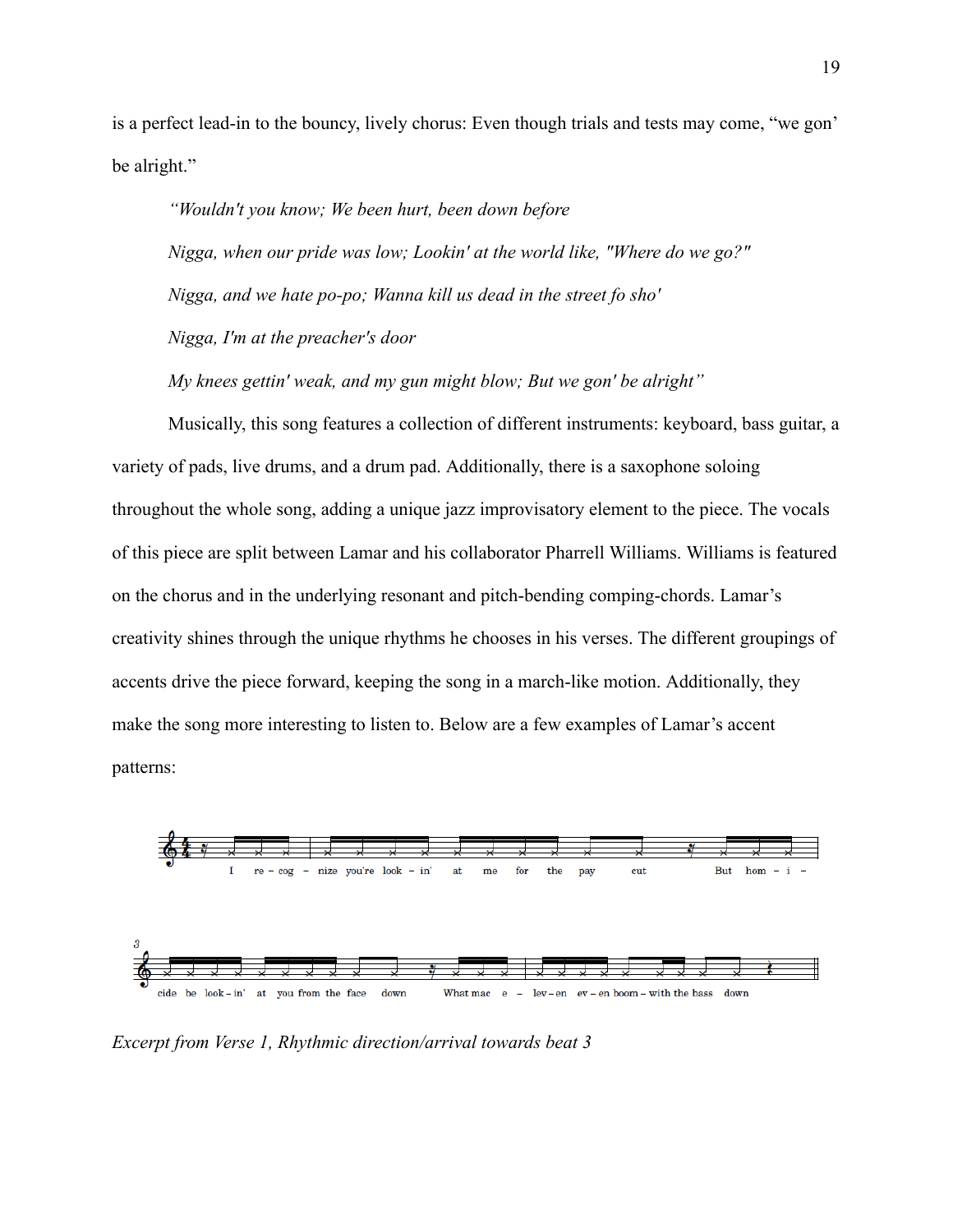

*Excerpt from Verse 1, A laid-back eight-note pattern, sung a little behind the beat*



*Excerpt from Verse 2, 3+2+3 rhythm pattern on sixteenth notes*



*Excerpt from Verse 2, sixteenth-note + eight-note rhythm that is repeated five times in a bar*

The reception to "Alright" after its release was massive. Both the song and the accompanying music video were nominated for awards at the 58th Grammy Awards. Lamar walked away with Grammys for Best Rap Performance and Best Rap Song for "Alright," as well as Best Rap Album for the full project of To Pimp A Butterfly. During Black Lives Matter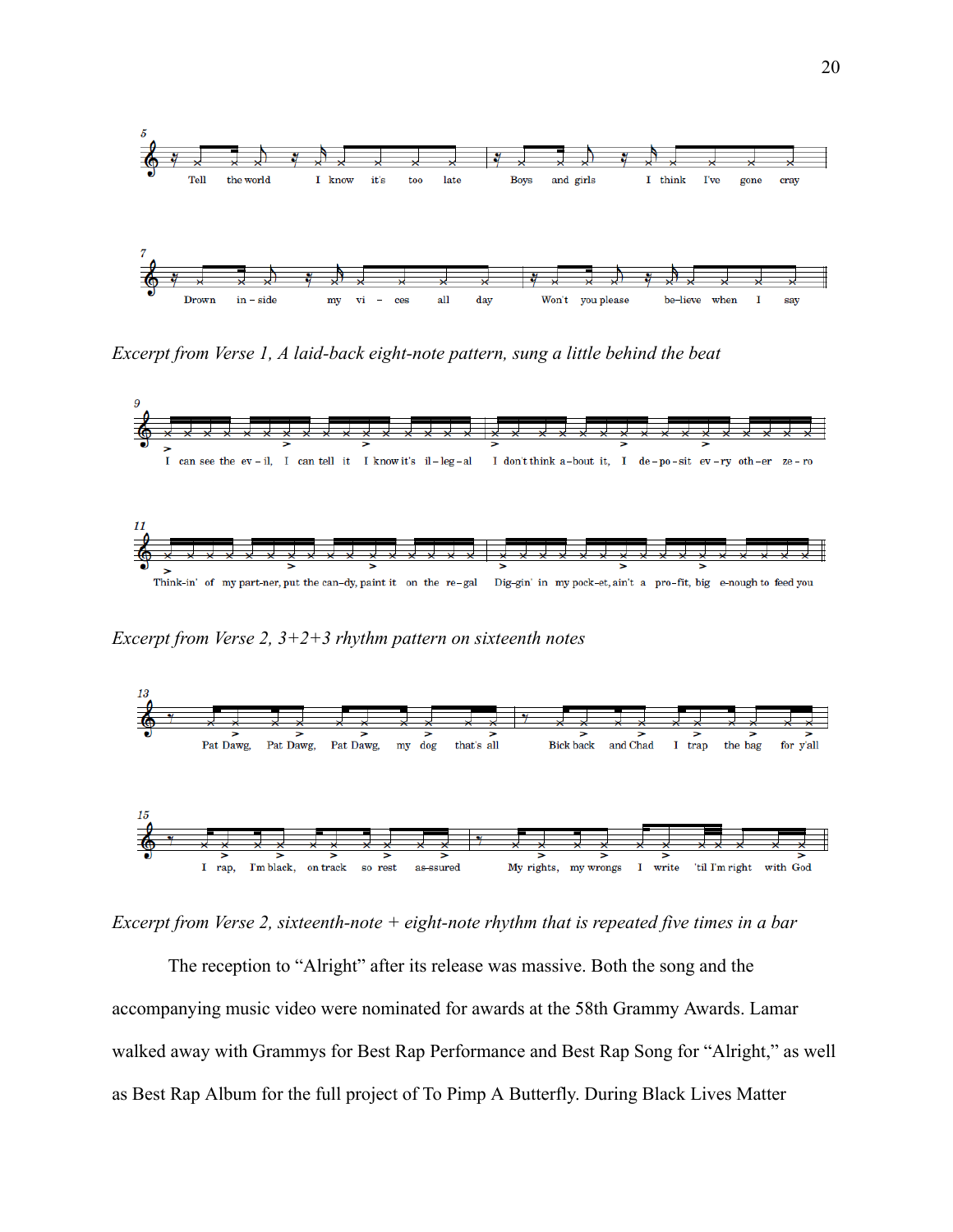demonstrations across the country, "Alright" was commonly sung by people as they marched and as they gathered together (Blake Piffin, 2015). "Alright" stands as a quintessential protest song. It is both relevant and provocative; honest but optimistic; challenging yet unifying. Whether intentionally or not, Lamar provided the world with a song that was fitting for the moment it was created and that continues to inspire others today.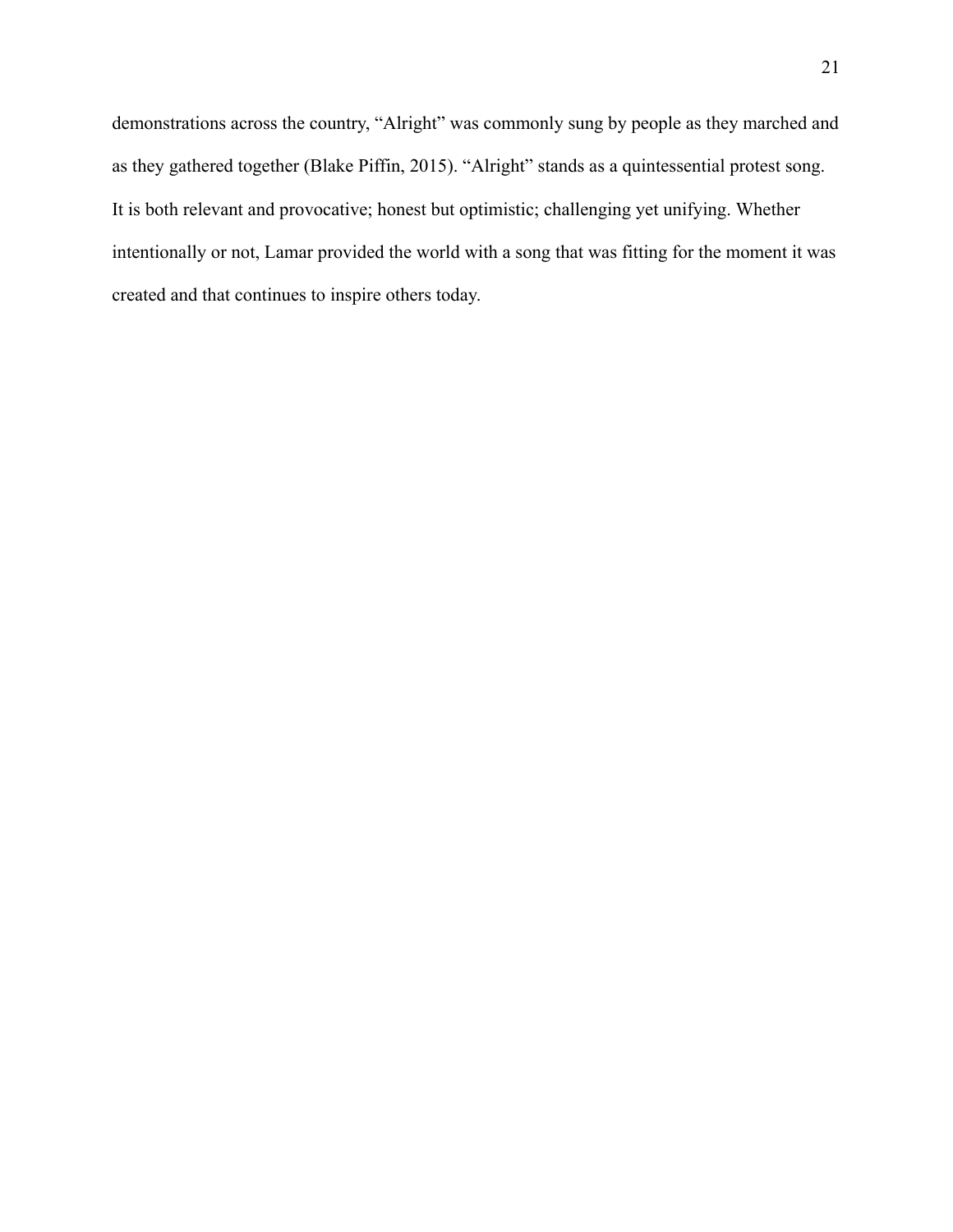# References

ABC News. (2016, June 13). Orlando Nightclub Massacre: A Timeline of What Happened

[Video]. YouTube. <https://www.youtube.com/watch?v=GMfuNIe33t4>

African American Spirituals. [Web.] Retrieved from the Library of Congress,

[https://www.loc.gov/item/ihas.200197495/.](https://www.loc.gov/item/ihas.200197495/)

Alright (2015, March 15). In *Genius*. Retrieved from <https://genius.com/5050313>

Bauer, P. (2021, June 14). Kendrick Lamar. Encyclopedia Britannica.

<https://www.britannica.com/biography/Kendrick-Lamar>

- Becker, K. (2016, February 24). Freedom Songs. In *Boston University Today.* Retrieved from <https://www.bu.edu/articles/2016/civil-rights-movement-freedom-songs/>
- Bidwell, M. (1944). Famous American War Songs. *The Annals of Iowa*, 25(3), 175.
- Bio. (n.d.). In *Hymns by Carolyn Winfrey Gillette*. Retrieved from <https://www.carolynshymns.com/biography.html>
- Black Culture Connection: Lift Every Voice and Sing. (n.d.). In *PBS*. Retrieved from [https://www.pbs.org/black-culture/explore/black-authors-spoken-word-poetry/lift-every-v](https://www.pbs.org/black-culture/explore/black-authors-spoken-word-poetry/lift-every-voice-and-sing/) [oice-and-sing/](https://www.pbs.org/black-culture/explore/black-authors-spoken-word-poetry/lift-every-voice-and-sing/)
- Blair, E. (2019, January 14). A Song Called 'Quiet' Struck A Chord With Women. Two Years Later, It's Still Ringing. In *NPR*. Retrieved from [https://www.npr.org/2019/01/14/683694934/milck-quiet-womens-march-american-anthe](https://www.npr.org/2019/01/14/683694934/milck-quiet-womens-march-american-anthem)

[m](https://www.npr.org/2019/01/14/683694934/milck-quiet-womens-march-american-anthem)

Blake Piffin. (2015, July 28). Police harassment leads to crowd singing Kendrick Lamar's "Alright" [Video]. YouTube. [https://www.youtube.com/watch?v=VUC\\_DOhfzwQ](https://www.youtube.com/watch?v=VUC_DOhfzwQ)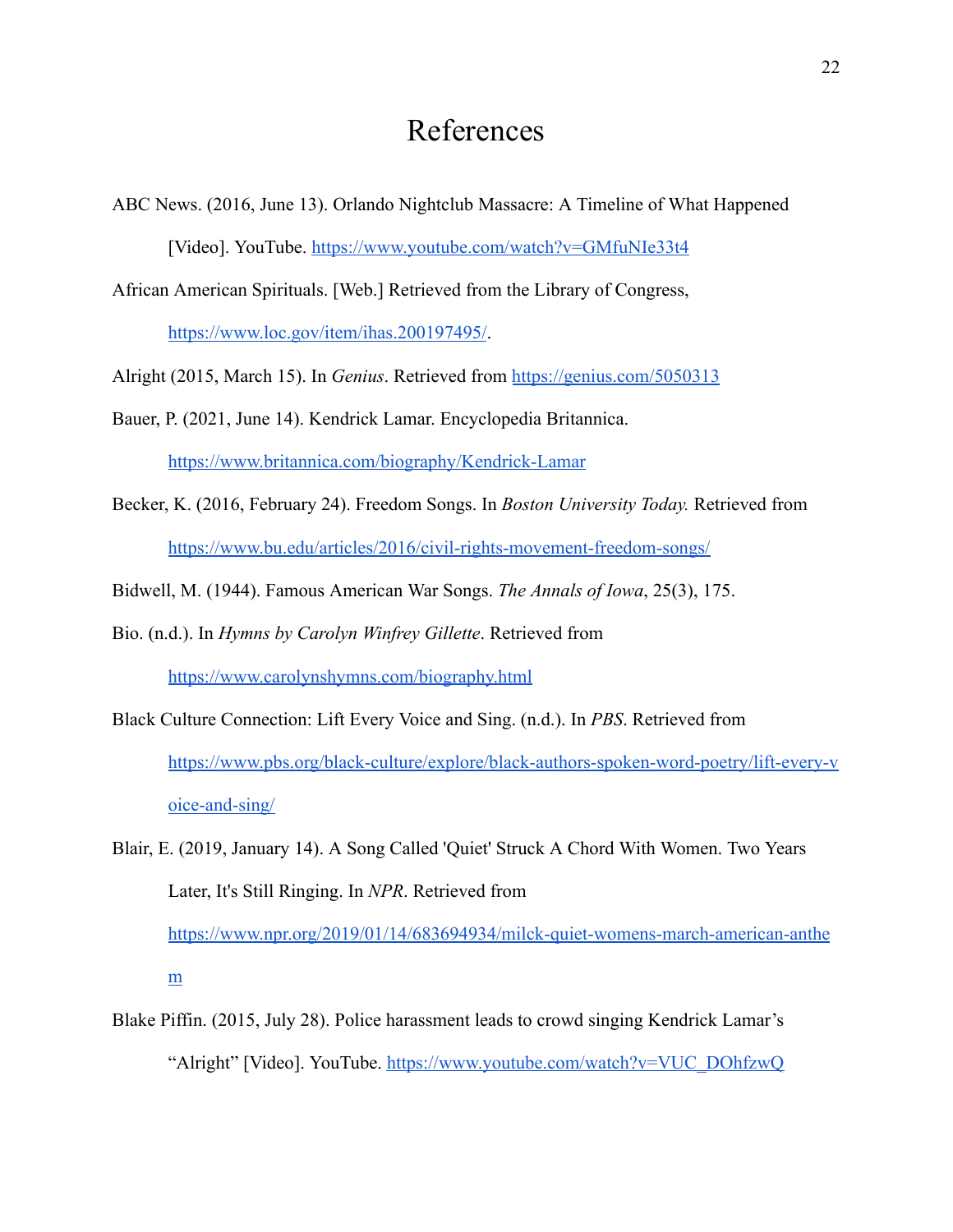CBC News. (2021, January 16). A look at the history of the Keystone XL pipeline expansion. In CBC News. Retrieved from

<https://www.cbc.ca/news/canada/timeline-keystone-xl-pipeline-1.5877117>

Edwards, F., Lee, H., & Esposito, M. (2019, August 5). Risk of being killed by police us of force in the United States by age, race-ethnicity, and sex. *Proceedings of the National Academy of Sciences of the United States of America*, *116*(34), 16793-16978.

doi:<https://doi.org/10.1073/pnas.1821204116>

Emma's Revolution Bios & "Pete Seeger & Pat Humphries: A Friendship from First Song to Last". (n.d.). In *Emma's Revolution*. Retrieved from

<https://www.emmasrevolution.com/bio-pete-seeger>

- Fortune Magazine. (2017, November 14). Milck: How I Came Up With "Quiet" Fortune [Video]. YouTube. <https://www.youtube.com/watch?v=BCfsSeMXXpk>
- Genius. (2017, July 26). MILCK "Quiet" Official Lyrics & Meaning | Verified [Video]. YouTube. <https://www.youtube.com/watch?v=KB7LwF9vmZ0>
- Gillette, C. W. (n.d.). To A Place Of Celebration. In *Hymns by Carolyn Winfrey Gillette*. Retrieved from [http://www.carolynshymns.com/to\\_a\\_place\\_of\\_celebration.html](http://www.carolynshymns.com/to_a_place_of_celebration.html)
- GQ. (2016, October 16). Kendrick Lamar Meets Rick Rubin and They Have an Epic Conversation [Video]. YouTube. <https://www.youtube.com/watch?v=4lPD5PtqMiE>
- Gun Violence Prevention. (n.d.). In *Presbyterian Peace Fellowship*. Retrieved from [https://www.presbypeacefellowship.org/gun-violence/?fbclid=IwAR0groQr20Fy\\_msE3O](https://www.presbypeacefellowship.org/gun-violence/?fbclid=IwAR0groQr20Fy_msE3OU7vmRLmfaDLq2TGjzYkzOuCrqMqgVBpH247wAMxb4#.WdJN_a2ZNsM) [U7vmRLmfaDLq2TGjzYkzOuCrqMqgVBpH247wAMxb4#.WdJN\\_a2ZNsM](https://www.presbypeacefellowship.org/gun-violence/?fbclid=IwAR0groQr20Fy_msE3OU7vmRLmfaDLq2TGjzYkzOuCrqMqgVBpH247wAMxb4#.WdJN_a2ZNsM)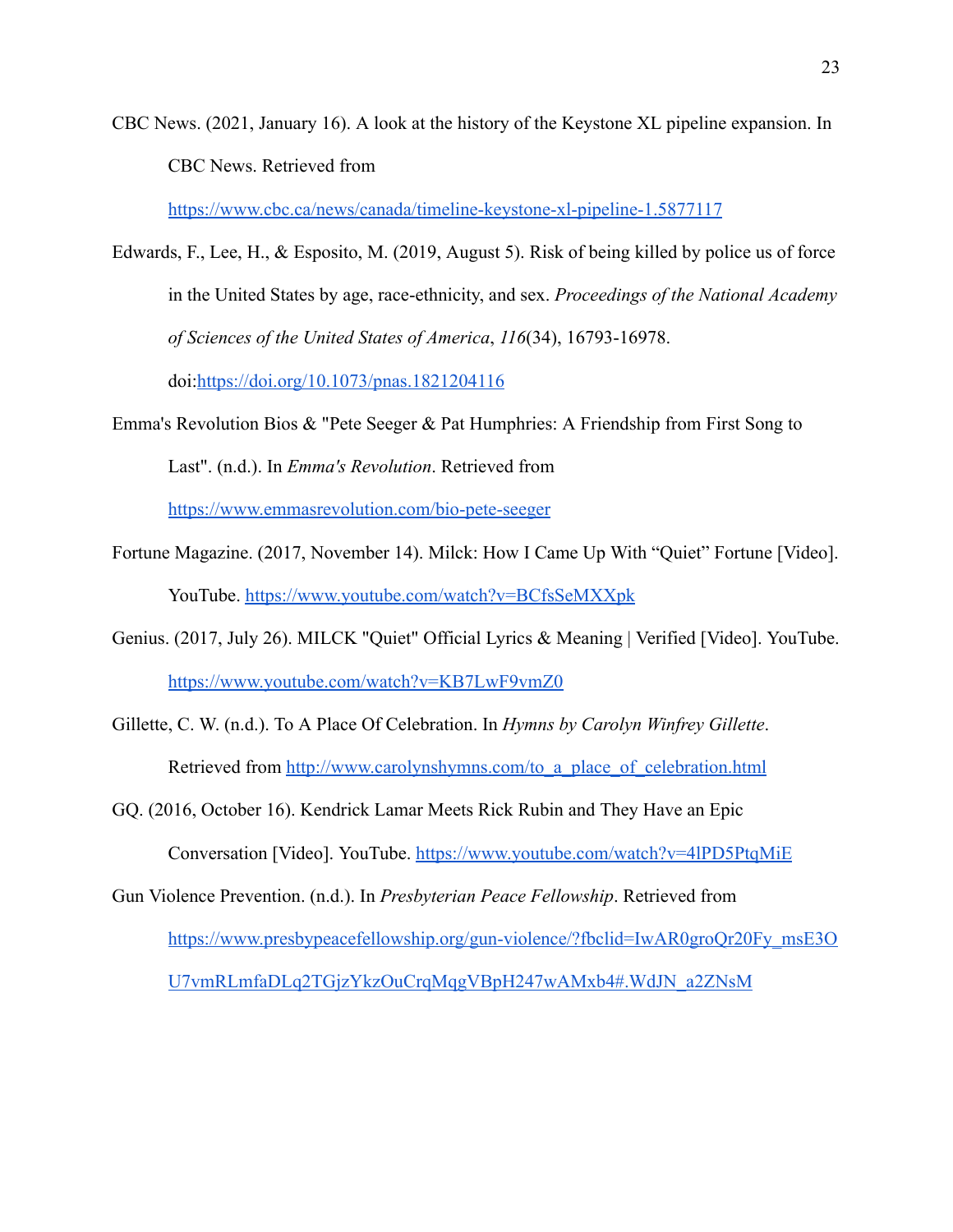History.com Editors, . (2021, February 9). Nelson Mandela released from prison. In *HISTORY*. Retrieved from

<https://www.history.com/this-day-in-history/nelson-mandela-released-from-prison>

- Holmes, K. E. (2017, November 8). From Texas shootings to hurricanes, Overbrook pastor turns news into hymns. In *The Philadelphia Inquirer.* Retrieved from [https://www.inquirer.com/philly/news/pennsylvania/philadelphia/texas-shootings-hurrica](https://www.inquirer.com/philly/news/pennsylvania/philadelphia/texas-shootings-hurricanes-hymns-overbrook-pastor-news-20171108.html) [nes-hymns-overbrook-pastor-news-20171108.html](https://www.inquirer.com/philly/news/pennsylvania/philadelphia/texas-shootings-hurricanes-hymns-overbrook-pastor-news-20171108.html)
- Ishcfolkfan. (2011, October 8). *Emma's Revolution singing "Occupy the USA" at Tar Sands Rally at State Dept Hearing, DC* [Video] YouTube.

<https://www.youtube.com/watch?v=smne2HZEDm4>

Jackson, M. A. (2002). Is This Song Your Song Anymore?: Revisioning Woody Guthrie's 'This Land Is Your Land'. *American Music*, 20(3), 249-251.

Kay, T., & Nics, S. (2016, June 24). *A Hymn for Orlando* [Radio Broadcast]. New York City: *The New Yorker Radio Hour*. Retrieved from [https://www.wnyc.org/story/hymn-orlando/?fbclid=IwAR2yr8\\_CUCNFaKtQRkdE44icT](https://www.wnyc.org/story/hymn-orlando/?fbclid=IwAR2yr8_CUCNFaKtQRkdE44icTwvU8UG87amL_B_z19DxZqKgd7B7bXtB4qg) [wvU8UG87amL\\_B\\_z19DxZqKgd7B7bXtB4qg](https://www.wnyc.org/story/hymn-orlando/?fbclid=IwAR2yr8_CUCNFaKtQRkdE44icTwvU8UG87amL_B_z19DxZqKgd7B7bXtB4qg)

Lett, E., Asabor, E. N., Corbin, T., & Boatright, D. (2020, October 27). Racial inequity in fatal US police shootings, 2015-2020. *Journal of Epidemiology & Community Health*, *75*(4). Retrieved from <https://jech-bmj-com.ezproxy.gvsu.edu/content/75/4/394>

Limborg, A. (2019, August 26). Both Party And Protest, 'Alright' Is The Sound Of Black Life's Duality. In *NPR*. Retrieved from <https://www.npr.org/2019/08/26/753511135/kendrick-lamar-alright-american-anthem-part>

Y-protest